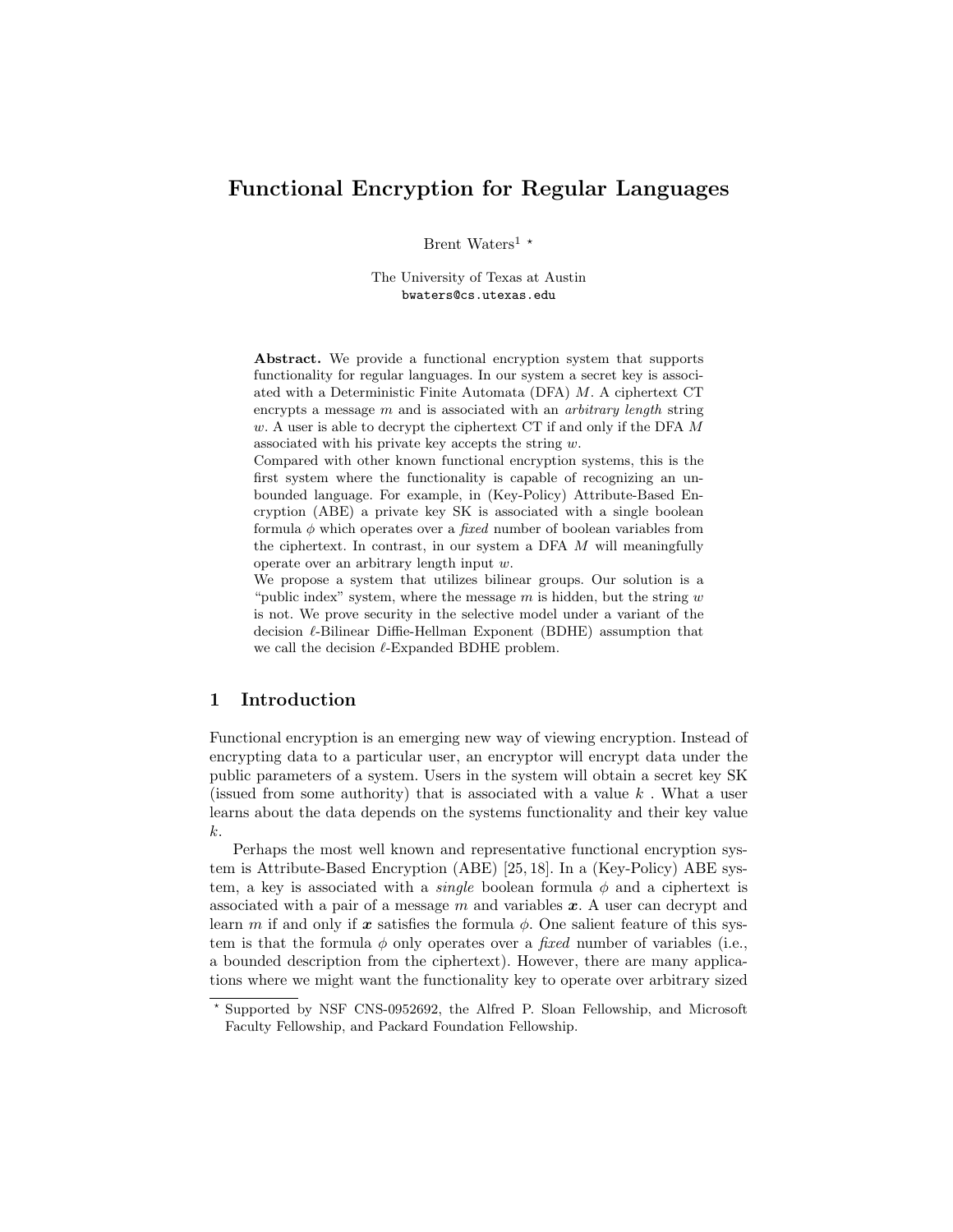input data. For example, we could imagine a network logging application where an encryption input represents an arbitrary number of events logged. Another example is an encryption of a database of patient data that includes disease history paired with gene sequences where the number of participants is not a priori bounded or known. This restriction on fixed size inputs is not limited to Attribute-Based Encryption; other functional encryption systems such as Spatial Encryption [10, 19] or Inner Product Encryption [21, 23, 24] also operate over fixed size inputs. $<sup>1</sup>$ </sup>

Functional Encryption over Arbitrary Size Inputs We initiate the study of functional encryption systems that operate over arbitrary size inputs. We begin with systems that support a regular language functionality. Regular languages provide a natural starting point since they are well studied and are used in various practical applications such as specifying rules in firewall systems.

A general class of applications is where there is a family of documents that has a public (not hidden) template along with some secret data that fits within that template. For instance, one can consider tax returns — which can be arbitrarily long — where the template consists of the deductions claimed and the private data is the amount of these deductions. An auditor might be authorized to read the private data of a return if the deductions match a certain regular expression. Another example is a virus scanner for webpages. Here we might wish the scanner to be able to take a deeper look into pages that match a certain pattern, but have some content remain hidden otherwise.

In general there are multiple sources of data such as video and databases that can be of arbitrary length. While a long term goal is to realize functional encryption for arbitrary programs, regular languages capture interesting properties. For instance, one can check for the presence of substrings or check the parity of data.

Our Contribution We construct what we call a Deterministic Finite Automata (DFA)-based Functional Encryption system. In our system the encryption algorithm takes in a pair of a message  $m$  and an arbitrary length string  $w$  over a finite alphabet  $\Sigma$ . The key generation algorithm takes as input the description of a DFA  $M = (Q, \Sigma, \delta, q_0, F)$  and outputs a secret key. Briefly, Q is a set of states,  $\Sigma$  the alphabet,  $\delta: Q \times \Sigma \to Q$  a next state transition function,  $q_0 \in Q$ a unique start state and  $F \subseteq Q$  a set of accept states.<sup>2</sup> A user with a secret key for DFA  $M$  will be able to decrypt a ciphertext CT associated with  $w$  if and only if M accepts the string w. Our system is of the "public index" type  $[11]$ (like ABE) in that while the message  $m$  is hidden  $w$  can be determined from the ciphertext (without a secret key).

Designing an encryption system to support a DFA-type functionality provides a new set of challenges. It is useful to compare them to those in building

<sup>1</sup> While a regular language can be recognized by a family of boolean formulas, a secret key in an ABE system is associated with a single formula.

<sup>2</sup> We give an overview of DFAs in Section 2.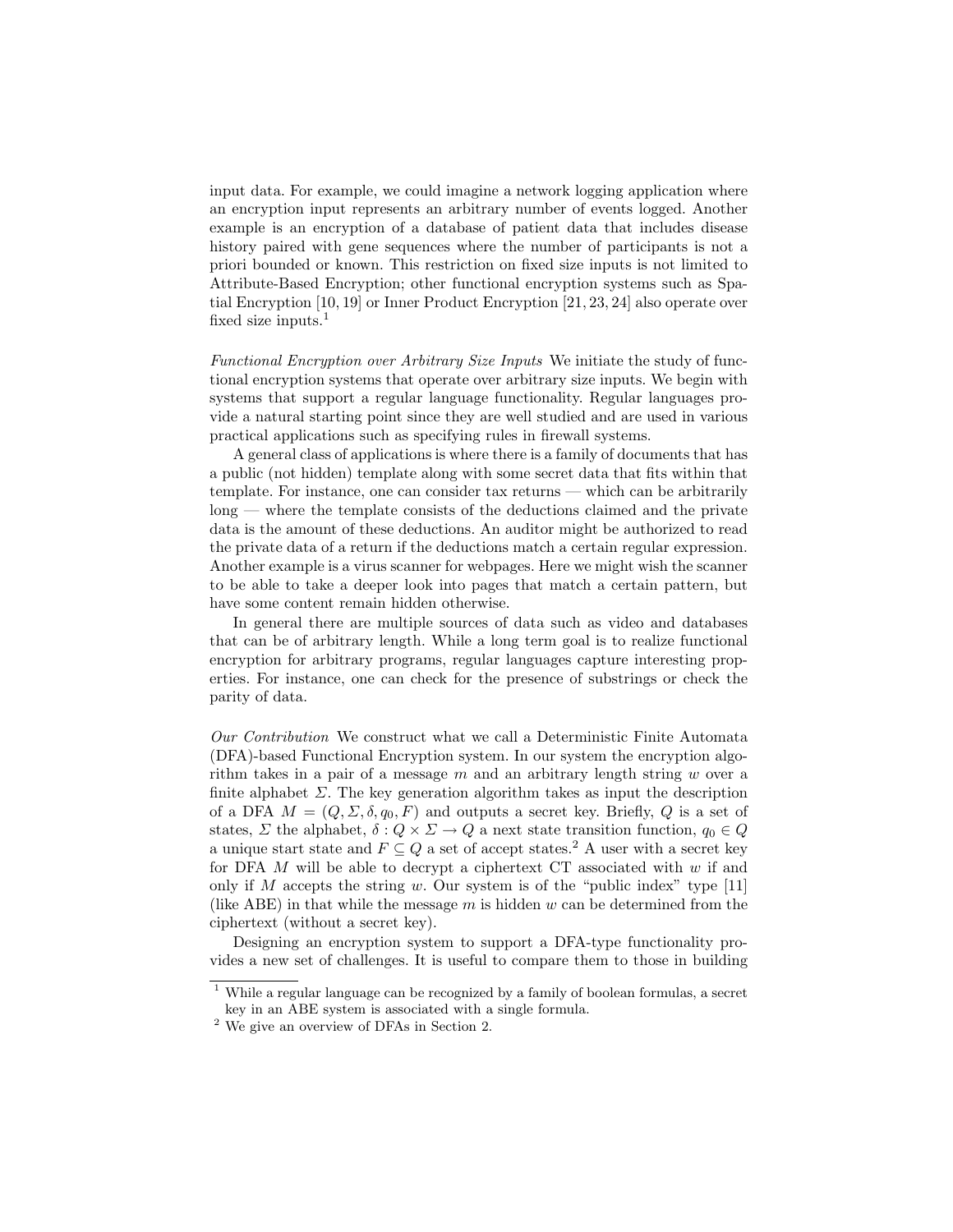a boolean formula (ABE) type system. In existing ABE systems a ciphertext had to represent the variables in  $x$ . This generally consisted of either including or excluding a particular ciphertext component depending on whether a corresponding variable was true. In our DFA system we must meaningfully represent an arbitrary length string  $w$ . Here representing the order of the symbols comprising w is paramount. In an ABE key generation phase a boolean formula can be mapped closely with the linear secret sharing of the master secret key in the exponent. Similarly, decryption maps closely with the linear reconstruction of these exponents (post pairing with pieces of the ciphertext). Building a DFA description M into a secret key and enforcing its execution during decryption is a more complex task.

We now give a high level overview of some of the main ideas of our construction. We defer several details to Section 3 where the reader will have the benefit of our construction description. Our construction makes use of (prime order) bilinear groups and is focused on three main mechanisms for decryption. We call these the initiation, transition, and completion mechanisms. At a high level the only useful actions a decryptor or attacker should be able to take are by applying them. These mechanisms are realized by how we structure ciphertexts and private keys.

When encrypting a ciphertext for string  $w$  of  $\ell$  symbols, the encryptor chooses  $\ell + 1$  random exponents  $s_0, s_1, \ldots, s_\ell \in \mathbb{Z}_p$  where p is the order of the group. A private key machine  $M = (Q, \Sigma, \delta, q_0, F)$  will have |Q| random group elements chosen  $D_0, \ldots, D_{|Q|-1}$ , where  $D_x$  is associated with state  $q_x$ .

Suppose a user is trying to decrypt a ciphertext associated with string  $w$ with a secret key SK for machine  $M$ . Throughout the process of decryption we would like to enforce that the user (or attacker) can only compute  $e(g, D_x)^{s_j}$  if the machine M lands on state  $q_x$  after reading j symbols of w.

First, the initiation mechanism allows the decryptor to obtain the value  $e(g, D_0)^{s_0} \in \mathbb{G}_T$ . This initiation mechanism should only be good for computing this value and not useable for other  $D_i$ ,  $s_i$ . Next, the decryptor can repeatedly apply the transition mechnamism. The transition mechanism is structured such that one can compute  $(e(g, D_x)^{s_j})^{-1}e(g, D_y)^{s_{j+1}}$  if and only if the  $j+1$ -th symbol of w is  $\sigma$  and the transition  $\delta(x, \sigma) = y$ . Multiplying this into the accumulated value will allow the decryption algorithm to change the accumulated value  $e(g, D_x)^{s_j}$  to  $e(g, D_y)^{s_{j+1}}$ . Thus, mirroring the computation of the DFA M on w. Finally, we will end up with some accumulated value  $e(g, D_x)^{s_{\ell}}$ . If the state  $q_x$  is an accept state in F, then one can apply the completion mechanism which computes  $e(g, g)^{\alpha s_{\ell}} (e(g, D_x)^{s_{\ell}})^{-1}$  and this can be multiplied in to simply obtain  $e(g, g)^{\alpha s_{\ell}}$ . This is the term used to blind the message.

We prove security in the selective model under a variant of the decision  $\ell$ -Bilinear Diffie-Hellman Exponent (BDHE) assumption that we call the decision  $\ell$ -Expanded BDHE assumption. The parameter  $\ell$  of the assumption depends upon the length of the string  $w^*$  associated with the challenge ciphertext. Our proof uses what has been called a partitioning strategy where a string  $w^*$  is embedded into the public parameters in such a way that a reduction algorithm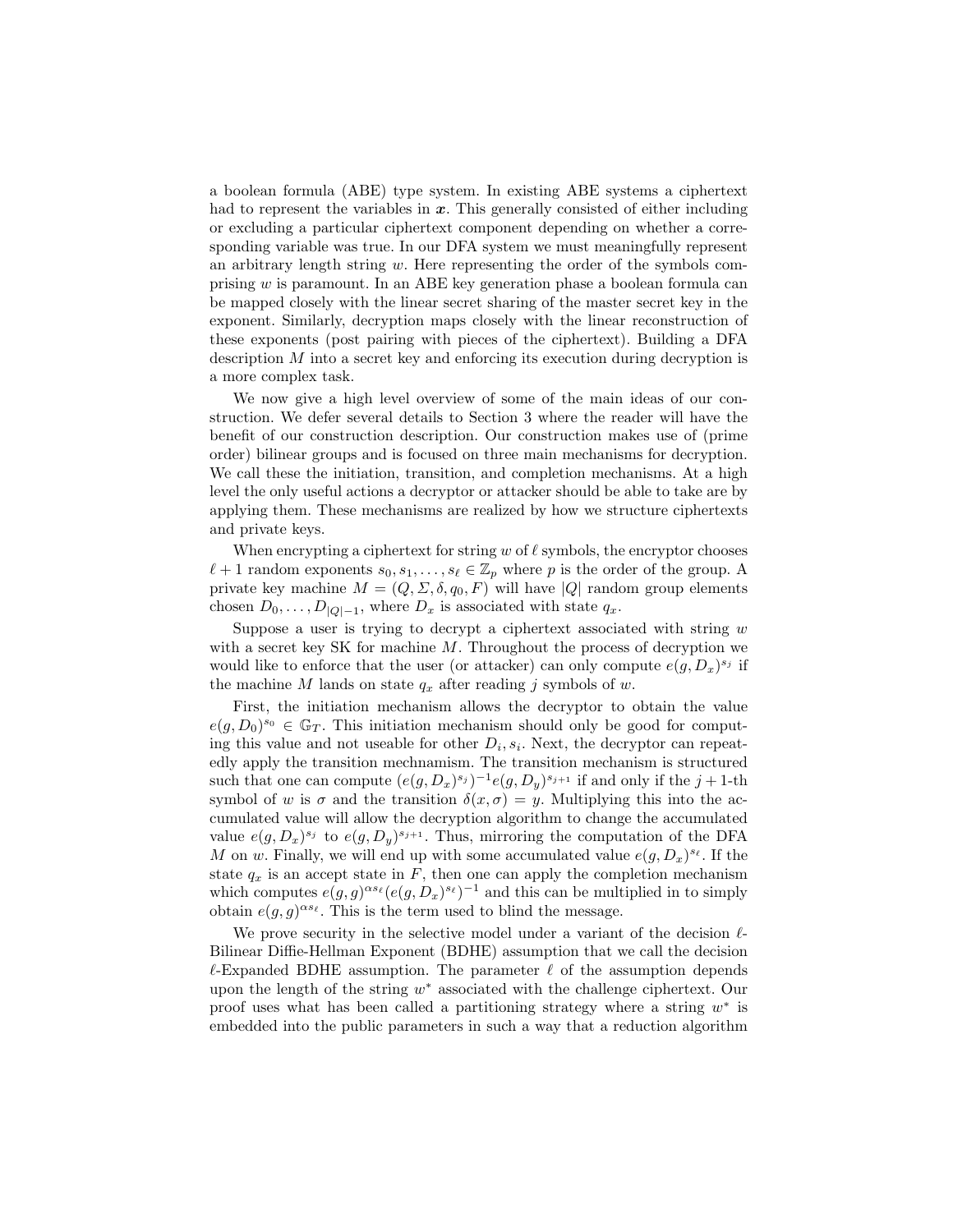can create private keys for any DFA  $M$  that does not accept  $w^*$ . Our proof will also need to somehow reflect the computation of  $M$  on  $w^*$  when creating private keys for M. The main reason for applying a parameterized assumption is that our reduction needs to embed an arbitrary size  $w^*$  into fixed small sized parameters.

Efficiency We give a brief overview of the computation and storage costs associated with our system. The public parameters contain  $5 + |\Sigma|$  group elements, where  $|\Sigma|$  is the size of the alphabet. A ciphertext consists of  $5+2|w|$  group elements and an encryption costs  $5 + 3|w|$  exponentiations, where  $|w|$  is the string associated with the ciphertext. A private key consists of  $4+3|T|$  group elements, where  $|T|$  is the number of transitions in the DFA M associated with the key. Finally, a successful decryption requires  $4 + 3|w|$  pairing operations.

Backtracking, NFAs and Future Challenges One additional complexity to the prior discussion of mechanisms is that the transition function can be applied in reverse to "backtrack" through the computation. At first this does not seem to be any issue at all since (using our above example) it seems an attacker will only be able to go back from a value  $e(g, D_y)^{s_{j+1}}$ , representing that he was at state  $q_y$  after  $j+1$  symbols, to a prior value  $e(g, D_x)^{s_j}$  which represents that earlier the machine was at state  $q_x$  after j symbols. However, a twist occurs if there exists another state x' and the transition function  $\delta(x', \sigma) = y$ , where the  $j + 1$ -th symbol of w is  $\sigma$ .

In this case the attacker can actually backtrack along the "wrong" transition and compute  $e(g, D_{x'})^{s_j}$ ; falsely representing that after evaluating the first j symbols of w M was in state  $q_{x'}$ ! It turns out that in the case of our DFA system — reflected in our proof— this is not a problem as an attacker can only go backwards so far. When it goes forward again the determinism of M means that we will eventually return to the same state  $q_y$  after  $j+1$  symbols.

While this backtracking attack primarily complicates the proof of our DFAbased system, it is indicative that realizing efficient constructions of Nondeterministic Finite Automata (NFA) Functional Encryption systems will likely be difficult. In particular, the most natural extension of our construction to NFAs falls victim to a backtracking attack where an attacker used the inverse transitions and followed by a different forward transitions (as could be allowed by the nondeterminism). Creating efficient NFA constructions is an interesting problem since the best generic way of representing an NFA (or regular expressions) in terms of a DFA requires an exponential blowup in the number of states. However, we suspect that achieving this will be difficult and perhaps related to the difficulty of building efficient ABE systems for circuits.

We also comment that our current proof techniques use both the selective model and a parameterized assumption. An interesting question is if either or both of these properties can be improved using Dual System Encryption [29] proof techniques. While Dual System Encryption was used to prove ABE systems fully secure under static assumptions [22], the core technique encumbered a "one-use" restriction on attributes in formulas which had to be overcome using a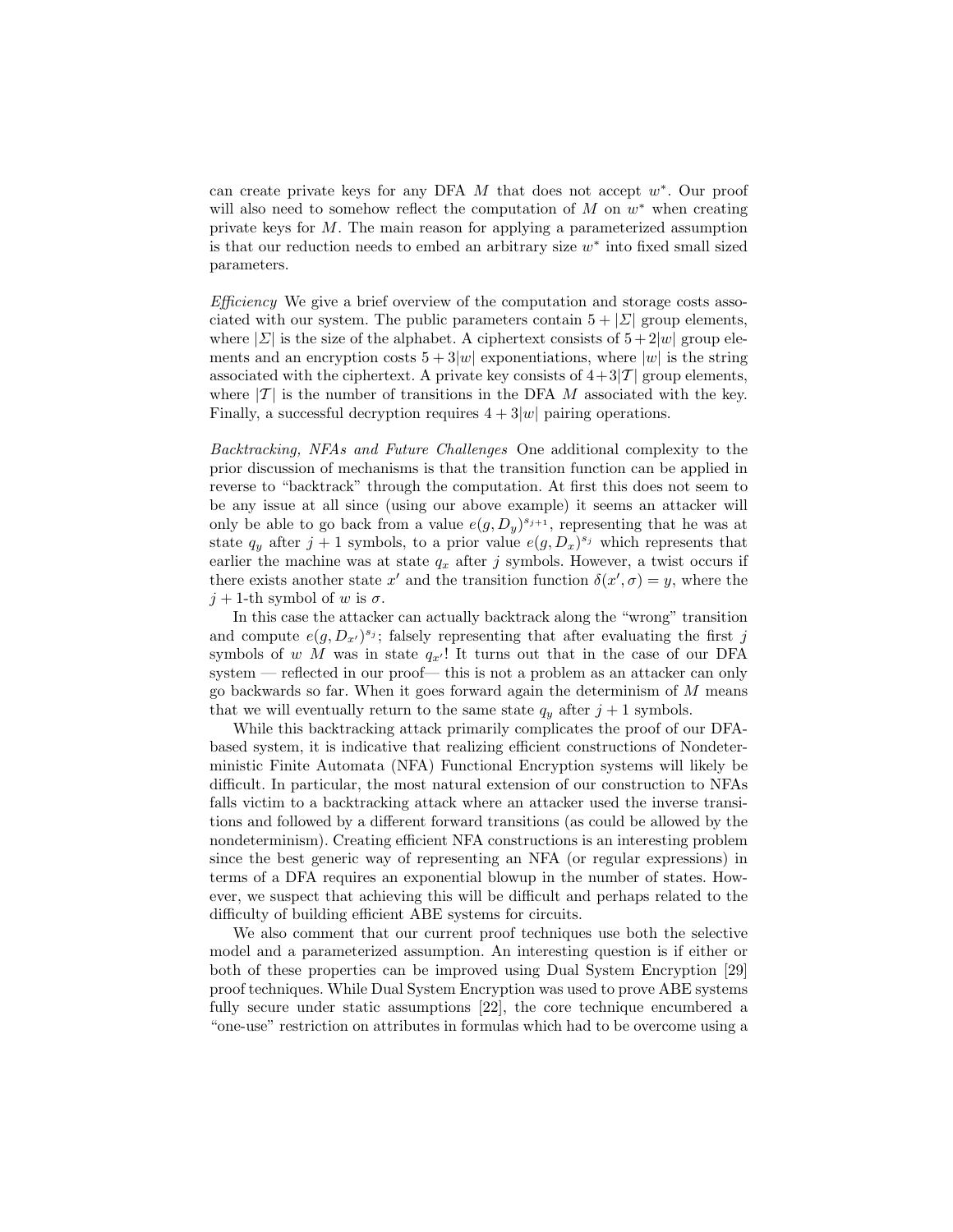certain encoding technique. The encoding bounded at setup the number of times an attribute could be used in a formula. The natural analog of this encoding and its resulting setup bound would negate the motivation of having arbitrary string sizes as the ciphertext input.

A final open challenge is to design a functional encryption system where the DFA M associated with a key is applied directly on encrypted data. That is the string w itself would be hidden and a user would only learn whether M did or did not accept w. Creating such a cryptosystem and moving beyond the public index model in this setting appears challenging.

#### 1.1 Other Related Work

Identity-Based Encryption (IBE), which is one of the most basic forms of functional encryption, was introduced by Shamir [26] in 1984. It wasn't until much later that Boneh and Franklin [9] and Cocks [14] independently proposed IBE systems. There have been multiple IBE constructions using bilinear maps [5, 28, 15] and more recently lattice-based constructions [16, 13, 2, 3].

The beginning of functional encryption can be traced back to early Attribute-Based Encryption systems [25, 18]. There exists a complimentary form of ABE known as Ciphertext-Policy ABE [4, 17, 30] where the secret key is associated with a set of variables and the ciphertext with a boolean formula  $\phi$ . A natural analog in our DFA-based encryption is to associate a DFA M with the ciphertext and a string with a private key.

In the terminology of [11] our scheme works in the public index model since the string w is not hidden. Starting with Anonymous IBE systems  $[8, 1]$ systems there have been multiple systems that attempt to hide this information. Some examples include Hidden Vector Encryption [12, 20] and Inner Product functionalities [21, 23, 24] among others.

## 2 Functional Encryption for DFAs: Definitions and Assumption

We now give a formal definition of our DFA-Based Functional Encryption scheme. In the terminology of Boneh, Sahai, and Waters [11] we give a functional encryption scheme for functionality  $F(k, x = (w, m))$  where k is the description of a deterministic finite automata M and x is the the pair of a string w and a message  $m$ . The functionality  $F$  outputs the encrypted message  $m$  if the machine M accepts w and otherwise outputs  $\bot$ . The functional encryption scheme is of the "public index" type in that the string  $w$  is not hidden.

While our system fits within the framework of functional encryption [11] (as sketched above), we choose to present a direct definition for DFA-based functional encryption. We begin by giving a brief overview of DFAs. Then we present our algorithms and game-based security definitions. Finally, we give our bilinear group assumption used to prove security.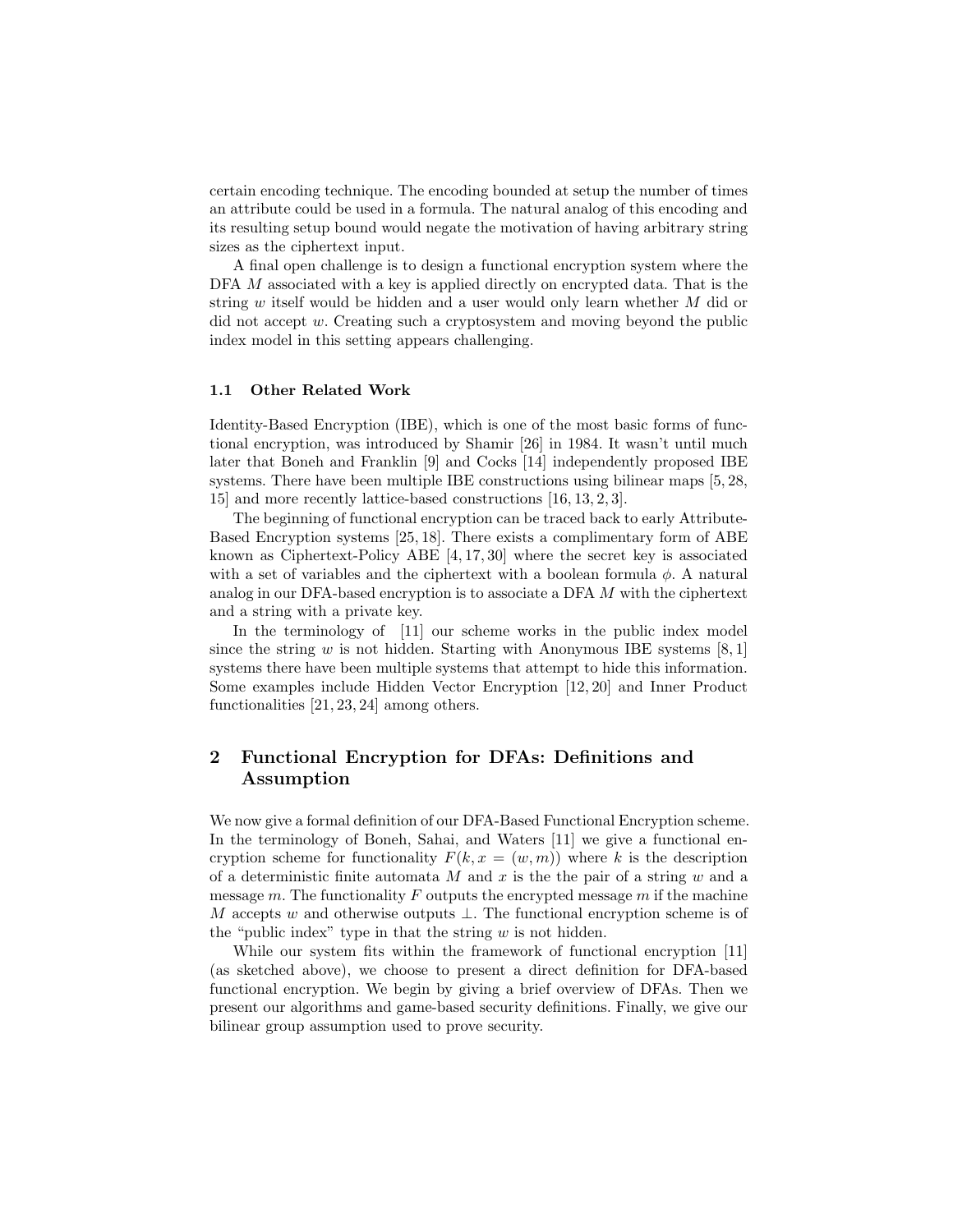#### 2.1 Overview of Deterministic Finite Automata

We give a brief overview of Deterministic Finite Automata (DFA) using terminology and definitions from Sipser [27] and refer the reader to Sipser [27] for further details. A Deterministic Finite Automata M is a 5-tuple  $(Q, \Sigma, \delta, q_0, F)$ in which:

- 1. Q is a set of states
- 2.  $\Sigma$  is a finite set of symbols called the alphabet
- 3.  $\delta: Q \times \Sigma \to Q$  is a function known as a transition function
- 4.  $q_0 \in Q$  is called the start state
- 5.  $F \subseteq Q$  is a set of accept states.

For convenience when describing our encryption systems we add the notation of T as being the set of transitions associated with the function  $\delta$ , where  $t =$  $(x, y, \sigma) \in \mathcal{T}$  iff  $\delta(x, \sigma) = y$ .

Suppose that  $M = (Q, \Sigma, \delta, q_0, F)$ . We say that M accepts a string  $w =$  $w_1, w_2, \ldots, w_\ell \in \Sigma^*$  if there exists a sequence of states  $r_0, r_1, \ldots, r_n \in Q$  where:

- 1.  $r_0 = q_0$
- 2. For  $i = 0$  to  $n 1$  we have  $\delta(r_i, w_{i+1}) = r_{i+1}$
- 3.  $r_n \in F$ .

We will use the notation  $\text{ACCEPT}(M, w)$  to denote that the machine M accepts w and REJECT $(M, w)$  to denote that M does not accept w. A DFA M recognizes a language L if M accepts all  $w \in L$  and rejects all  $w \notin L$ ; such a language is called regular.

#### 2.2 DFA-Based Functional Encryption

We now give our definition of a DFA-based Functional Encryption system. A (Key-Policy) DFA-based encryption scheme consists of four algorithms: Setup, Encrypt, KeyGen, and Decrypt. In addition to the security parameter, the setup algorithm will take as input the description of an alphabet  $\Sigma$ . This alphabet will be used for all strings and machine descriptions in the system.<sup>3</sup> The algorithm descriptions follow:

 $Setup(1^n, \Sigma)$  The setup algorithm takes as input the security parameter and the description of a finite alphabet  $\Sigma$ . The alphabet used is shared across the entire system. It outputs the public parameters PP and a master key MSK.

 $\text{Encrypt}(PP, w, m)$  The encryption algorithm takes as input the public parameters PP, an arbitrary length string  $w \in \Sigma^*$ , and a message m. It outputs a ciphertext CT.

<sup>&</sup>lt;sup>3</sup> To fit our system properly in the framework of [11] we would need to have a separate functionality for every alphabet  $\Sigma$ . Then we would have a family of functional encryption systems; one for each alphabet. Here we choose to let  $\Sigma$  be a parameter to the setup algorithm.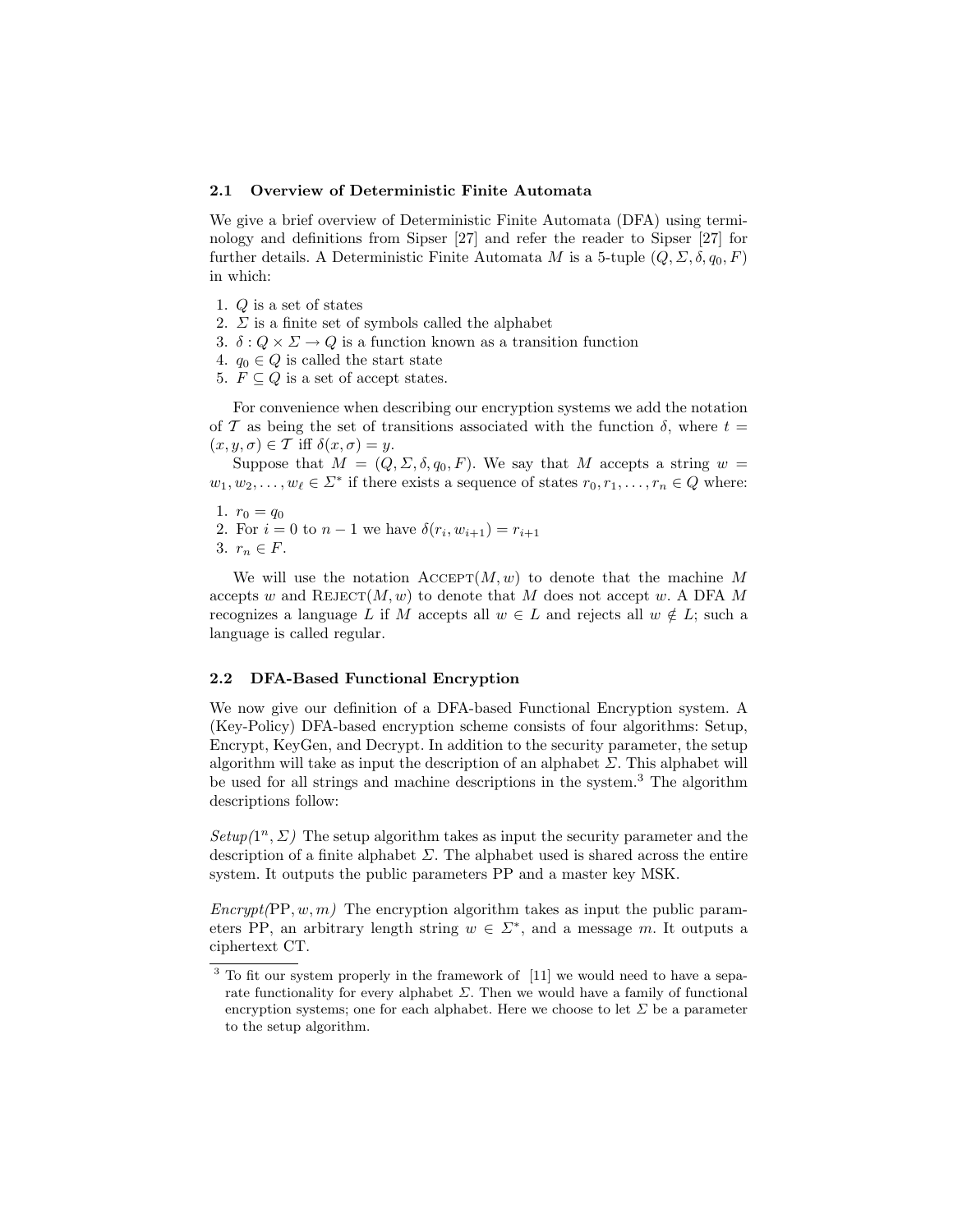Key Generation(MSK,  $M = (Q, T, q_0, F)$ ) The key generation algorithm takes as input the master key MSK and a DFA description M.The description passed does not include the alphabet  $\Sigma$  since it is already determined by the setup algorithm. In addition, we encode the transitions as a set  $\mathcal T$  of three tuples as described above. The algorithm outputs a private key SK.

Decrypt(SK, CT). The decryption algorithm takes as input a secret key SK and ciphertext CT. The algorithm attempts to decrypt and outputs a message  $m$  if successful; otherwise, it outputs a special symbol ⊥.

Correctness Consider all messages  $m$ , strings  $w$ , and DFA  $M$  such that Ac- $C\text{EPT}(M, w)$ . If  $\text{Encrypt}(PP, w, m) \to \text{CT}$  and  $\text{KeyGen}(MSK, M) \to \text{SK}$  where PP, MSK were generated from a call to the setup algorithm, then  $Decrypt(SK, CT)$  $=$   $m$ .

Security Model for DFA-Based Functional Encryption We now describe a gamebased security definition for DFA-Based Functional Encryption. As in other functional encryption systems (e.g. [9, 25]), an attacker will be able to query for multiple keys, but not ones that can trivially be used to decrypt a ciphertext. In this case the attacker can repeatedly ask for private keys corresponding any DFA  $M$  of his choice, but must encrypt to some string  $w^*$  such that every machine  $M$  for which a private key was requested for rejects  $w^*$ . The security game follows.

- Setup. The challenger first runs the setup algorithm and gives the public parameters, PP to the adversary and keeps MSK to itself.
- Phase 1. The adversary makes any polynomial number of private keys queries for machine descriptions M of its choice. The challenger returns  $KeyGen(MSK,$  $M$ ).
- **Challenge.** The adversary submits two equal length messages  $m_0$  and  $m_1$ . In addition, the adversary gives a challenge string  $w^*$  such that for all M requested in Phase 1,  $REJET(M, w^*)$ . Then the challenger flips a random coin  $b \in \{0, 1\}$ , and computes  $\text{Encrypt}(PP, w, m_b) \to \text{CT}^*$ . The challenge ciphertext CT<sup>∗</sup> is given to the adversary.
- **Phase 2.** Phase 1 is repeated with the restriction that for all M requested  $REJECT(M, w^*).$
- Guess. The adversary outputs a guess  $b'$  of  $b$ .

The advantage of an adversary A in this game is defined as  $Pr[b' = b] - \frac{1}{2}$ . We note that the definition can easily be extended to handle chosen-ciphertext attacks by allowing for decryption queries in Phase 1 and Phase 2.

Definition 1 A DFA-based Functional Encryption system is secure if all polynomial time adversaries have at most a negligible advantage in the above game.

We say that a system is *selectively* secure if we add an Init stage before setup where the adversary commits to the challenge string  $w^*$  and alphabet  $\Sigma$ .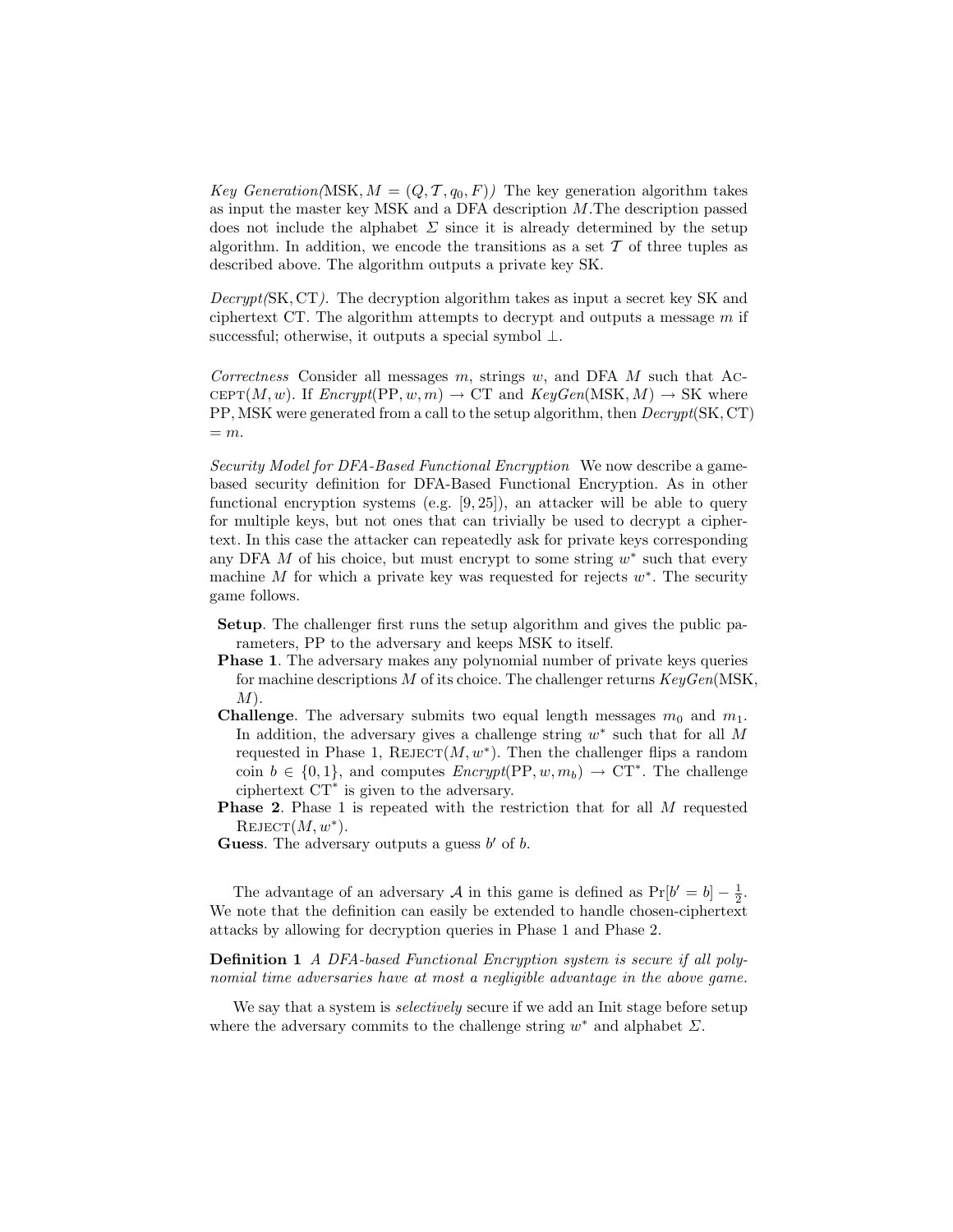#### 2.3 Expanded  $\ell$ -BDHE Assumption

We define the decision  $\ell$ -Expanded Bilinear Diffie-Hellman Exponent problem as follows. Choose a group  $\mathbb{G}$  of prime order  $p > 2^n$  for security parameter n. Next choose random  $a, b, c_0, \ldots, c_{\ell+1}, d \in \mathbb{Z}_p^*$  and a random  $g \in \mathbb{G}$ . Suppose an adversary is given  $X=$ 

$$
g, g^a, g^b, g^{ab/d}, g^{b/d}
$$
  

$$
\forall_{i \in [0, 2\ell+1], i \neq \ell+1, j \in [0, \ell+1]} g^{a^i s}, g^{a^i b s / c_j}
$$
  

$$
\forall_{i \in [0, \ell+1]} g^{a^i b / c_i}, g^{c_i}, g^{a^i d}, g^{abc_i/d}, g^{bc_i/d}
$$
  

$$
\forall_{i \in [0, 2\ell+1], j \in [0, \ell+1]} g^{a^i b d / c_j}
$$
  

$$
\forall_{i, j \in [0, \ell+1], i \neq j} g^{a^i bc_j / c_i}.
$$

Then it must remain hard to distinguish  $e(g, g)^{a^{l+1}b^s} \in \mathbb{G}_T$  from a random element in  $\mathbb{G}_T$ .

An algorithm B that outputs  $z \in \{0,1\}$  has advantage  $\epsilon$  in solving decision  $\ell$ -Expanded BDHE in G if

$$
\left| \Pr \left[ \mathcal{B}(\boldsymbol{X}, T = e(g, g)^{a^{\ell+1}bs}) = 0 \right] - \Pr \left[ \mathcal{B}(\boldsymbol{X}, T = R) = 0 \right] \right| \ge \epsilon
$$

**Definition 1.** We say that the decision  $\ell$ -Expanded BDHE assumption holds if no polytime algorithm has a non-negligible advantage in solving the decision  $\ell$ -Expanded BDHE problem.

We give a proof that the assumption holds in the generic group model in the full version of our paper.

## 3 Construction

We now present our construction of a DFA-based Function Encryption system. We first describe our construction and then provide some additional intuitive discussion. Our formal proof appears in the next section.

#### 3.1 Algorithms

 $Setup(1^n, \Sigma)$  The setup algorithm takes as input a security parameter n and an alphabet  $\Sigma$ . It first chooses a prime  $p > 2^n$  and creates a bilinear group  $\mathbb{G}$  of prime order p. The algorithm then chooses random group elements  $g, z, h_{start}, h_{end}$  $\in \mathbb{G}$ . In addition, for all  $\sigma \in \Sigma$  it chooses random  $h_{\sigma} \in \mathbb{G}$ . Finally, an exponent  $\alpha \in \mathbb{Z}_p$  is randomly chosen. The master secret key MSK includes  $g^{-\alpha}$  along with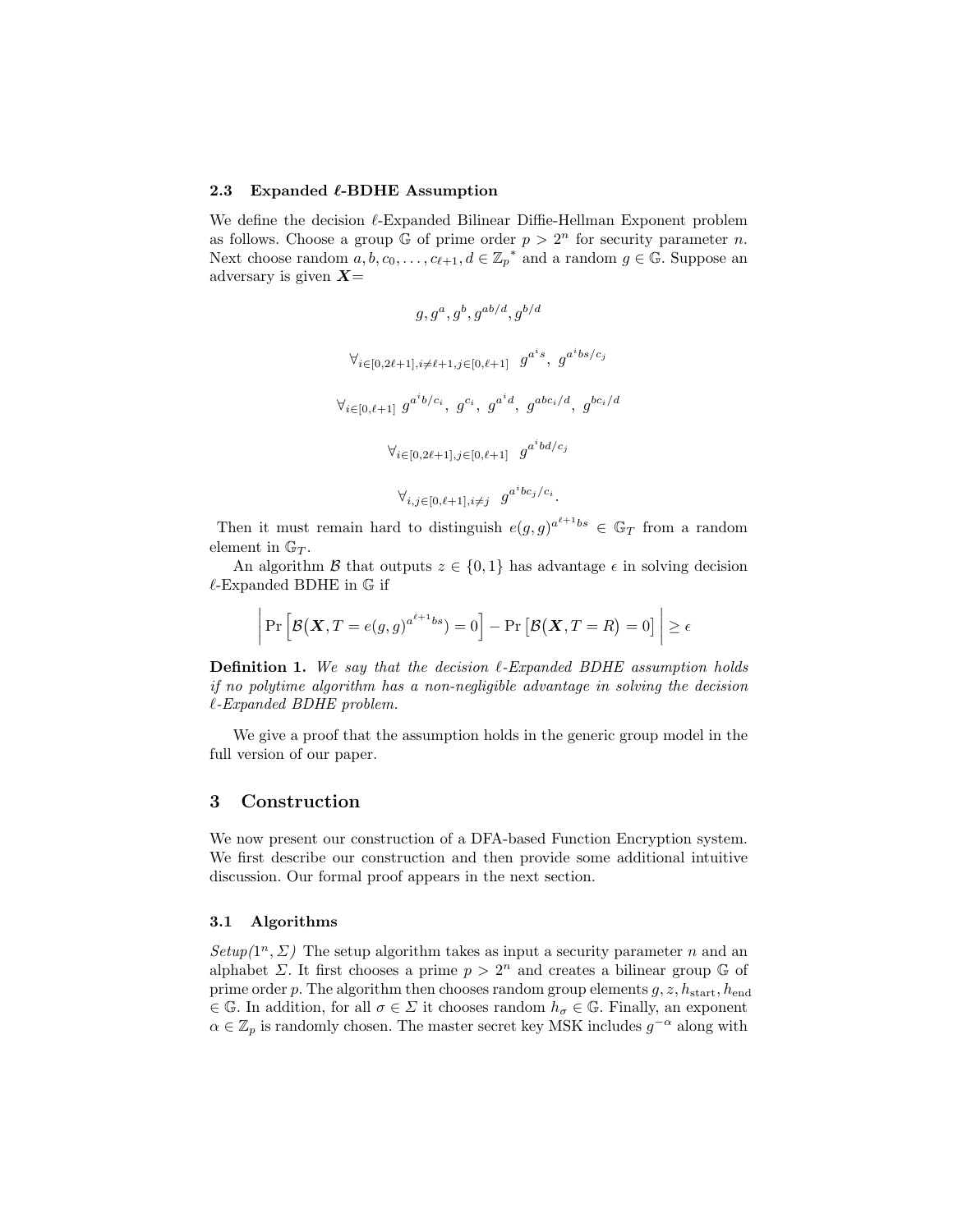the public parameters. The public parameters are the description of the group  $\mathbb G$  and the alphabet  $\Sigma$  along with:

$$
e(g,g)^{\alpha}, g, z, h_{\text{start}}, h_{\text{end}}, \forall_{\sigma \in \Sigma} h_{\sigma}.
$$

 $\text{Encrypt}(PP, w = (w_1, \ldots, w_\ell), m)$  The encryption algorithm takes in the public parameters, an arbitrary length string w of symbols, and a message  $m \in \mathbb{G}_T$ . Let  $w_i$  denote the *i*-th symbol of w and  $\ell$  denote the length of w. The encryption algorithm chooses random  $s_0, \ldots, s_\ell \in \mathbb{Z}_p$  and creates the ciphertext as follows.

First, it sets

$$
C_m = m \cdot e(g, g)^{\alpha \cdot s_\ell}
$$
 and

$$
C_{\text{start1}} = C_{0,1} = g^{s_0}, \ C_{\text{start2}} = (h_{\text{start}})^{s_0}
$$

Then, for  $i = 1$  to  $\ell$  it sets:

$$
C_{i,1} = g^{s_i}, \quad C_{i,2} = (h_{w_i})^{s_i} z^{s_{i-1}}.
$$

Finally, it sets

$$
C_{\text{end1}} = C_{\ell,1} = g^{s_{\ell}}, C_{\text{end2}} = (h_{\text{end}})^{s_{\ell}}
$$

The output ciphertext is

$$
CT = (w, C_m, C_{start1}, C_{start2}, (C_{1,1}, C_{1,2}), \dots, (C_{\ell,1}, C_{\ell,2}), C_{end1}, C_{end2})
$$

 $KeyGen(MSK, M = (Q, T, q_0, F))$  The key generation algorithm takes as input the master secret key and the description of a deterministic finite state machine M. The description of M includes a set Q of states  $q_0, \ldots, q_{|Q|-1}$  and a set of transitions T where each transition  $t \in T$  is a 3-tuple  $(x, y, \sigma) \in Q \times Q \times \Sigma$ . In addition,  $q_0$  is designated as a unique start state and  $F \subseteq Q$  is the set of accept states. (Recall,  $\Sigma$  is given in the parameters.)

The algorithm begins by choosing  $|Q|$  random group elements  $D_0, D_1, \ldots$ ,  $D_{|Q|=1} \in \mathbb{G}$ , where we associate  $D_i$  with state  $q_i$ . Next, for each  $t \in \mathcal{T}$  it chooses random  $r_t \in \mathbb{Z}_p$ ; it also chooses random  $r_{start} \in \mathbb{Z}_p$  and  $\forall q_x \in F$  it chooses random  $r_{endx} \in \mathbb{Z}_p$ .

It begins creating the key with

$$
K_{\text{start1}} = D_0 (h_{\text{start}})^{r_{\text{start}}}, \ K_{\text{start2}} = g^{r_{\text{start}}}
$$

For each  $t = (x, y, \sigma) \in \mathcal{T}$  the algorithm creates the key components

$$
K_{t,1} = D_x^{-1} z^{r_t}, \quad K_{t,2} = g^{r_t}, \quad K_{t,3} = D_y (h_\sigma)^{r_t}.
$$

Finally, for each  $q_x \in F$  it computes

$$
K_{\mathrm{end}x,1} = g^{-\alpha} \cdot D_x(h_{\mathrm{end}})^{\mathrm{read}x}, \ K_{\mathrm{end}x,2} = g^{\mathrm{read}x}
$$

 $SK = (M, K_{start1}, K_{start2}, \forall t \in T (K_{t,1}, K_{t,2}, K_{t,3}), \forall q_x \in F (K_{endx,1}, K_{endx,2}))$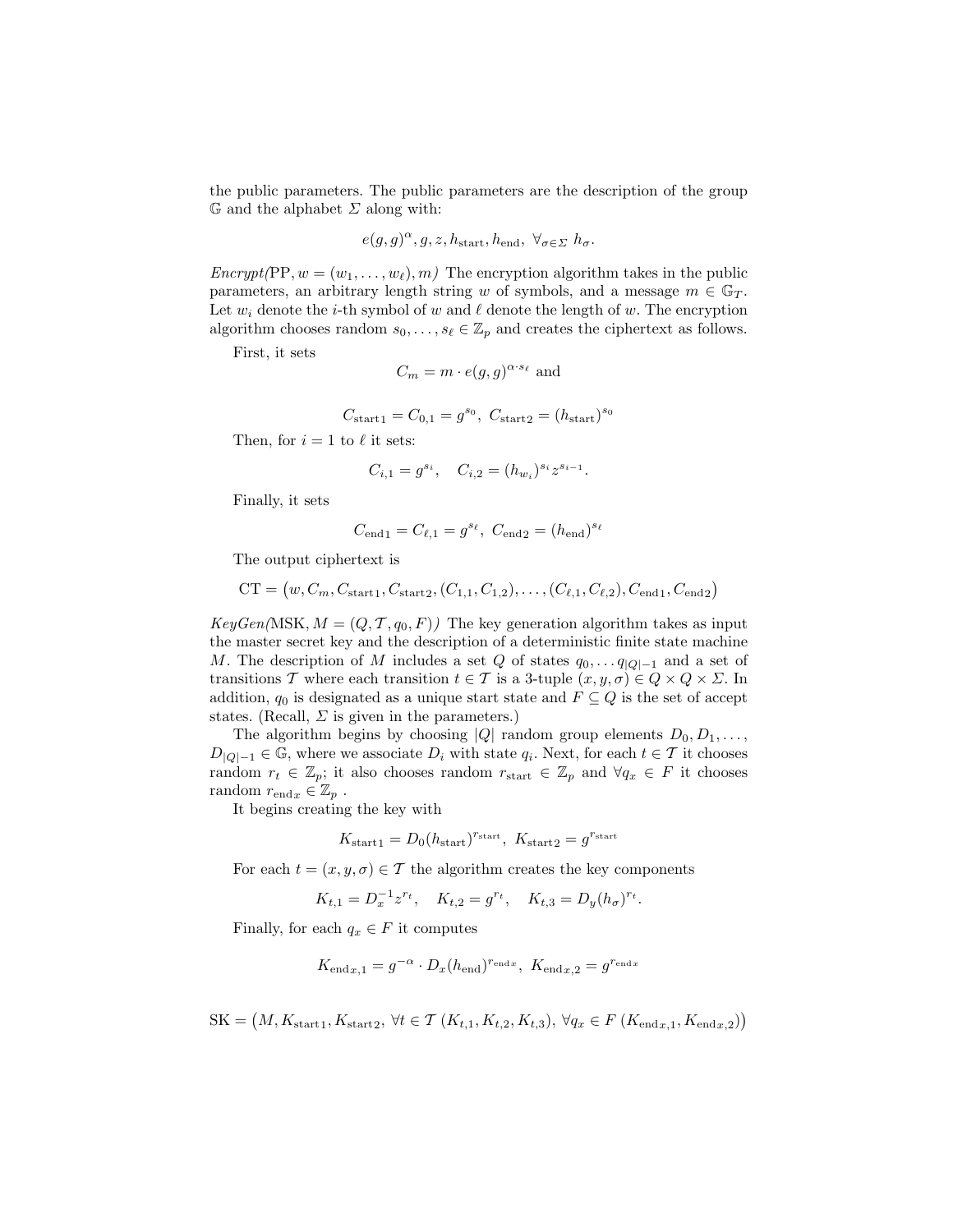Decrypt(SK, CT) Suppose we are given a ciphetext CT associated with a string  $w = w_1, \ldots, w_\ell$  and a secret key SK associated with a DFA  $M = (Q, \mathcal{T}, q_0, F)$ where  $\text{ACCEPT}(M, w)$ . Then there exist a sequence of  $\ell + 1$  states  $u_0, u_1, \ldots, u_\ell$ and  $\ell$  transitions  $t_1, \ldots, t_\ell$  where  $u_0 = q_0$  and  $u_\ell \in F$  and for  $i = 1, \ldots, \ell$  we have  $t_i = (u_{i-1}, u_i, w_i) \in \mathcal{T}$ .

The algorithm begins by computing:

$$
B_0 = e(C_{\text{start}1}, K_{\text{start}1}) \cdot e(C_{\text{start}2}, K_{\text{start}2})^{-1} = e(g, D_0)^{s_0}.
$$

Then for  $i = 1$  to  $\ell$  it iteratively computes:

$$
B_i = B_{i-1} \cdot e(C_{(i-1),1}, K_{t_i,1}) e(C_{i,2}, K_{t_i,2})^{-1} e(C_{i,1}, K_{t_i,3}) = e(g, D_{u_i})^{s_i}
$$

Since the machine accepts we have that  $u_{\ell} = q_x$  for some  $q_x \in F$  and  $B_{\ell} =$  $e(g, D_x)^{s_{\ell}}$ .

It finally computes

$$
B_{\text{end}} = B_{\ell} \cdot e(C_{\text{end }x,1}, K_{\text{end }x,1})^{-1} \cdot e(C_{\text{end }x,2}, K_{\text{end }x,2}) = e(g, g)^{\alpha s_{\ell}}.
$$

This value can then be divided from  $C_m$  to recover the message m.

#### 3.2 Further Discussion

As discussed in the introduction, our construction contains three primary mechanisms used for decryption. The first step of the decryption process gives what in the introduction we called the initiation mechanism, which starts by computing  $e(g, D_0)^{s_0}$ . This used the "start" values from the keys and ciphertexts. We observe that this mechanism has structural similarities to the Boneh-Boyen [5] Identity-Based Encryption system.

The next several steps of decryption provide the transition mechanism. The evaluation of  $e(C_{(i-1),1}, K_{t_i,1})e(C_{i,2}, K_{t_i,2})^{-1}e(C_{i,1}, K_{t_i,3})$  results in the term  $(e(g, D_x)^{s_{i-1}})^{-1}e(g, D_y)^{s_i}$ , which updates the accumulated value to  $e(g, D_y)^{s_i}$ . Representing that the machine  $M$  is in state  $y$  after processing i symbols of  $w$ . A paramount feature is that the  $C_{i,2}$  components of the ciphertext "chain" adjacent symbols together. This along with the structure of the private key enforces that  $(e(g, D_x)^{s_{i-1}})^{-1}e(g, D_y)^{s_i}$  can only be computed if the *i*-th symbol is  $\sigma$  and the transition from state x to y on symbol  $\sigma$  is in the DFA for some  $\sigma$ .

Finally, the completion mechanism allows for the computation of  $e(g, g)^{\alpha s_{\ell}}$  if the accumulated value reaches  $e(g, D_x)^{s_\ell}$  for  $q_x \in F$ . The completion mechanism is very close in design to the initiation mechanism, but has the master key  $g^{-\alpha}$ multiplied into its key component.

As described in the introduction, an attacker can backtrack to get some accumulated value that may not represent the actual computation of  $M$  on  $w$ . However, the attacker intuitively will only be able to backtrack so far and since M is deterministic must eventually go forward again to the same spot if he is to decrypt. This intuition is captured rigorously in the security proof in the next section.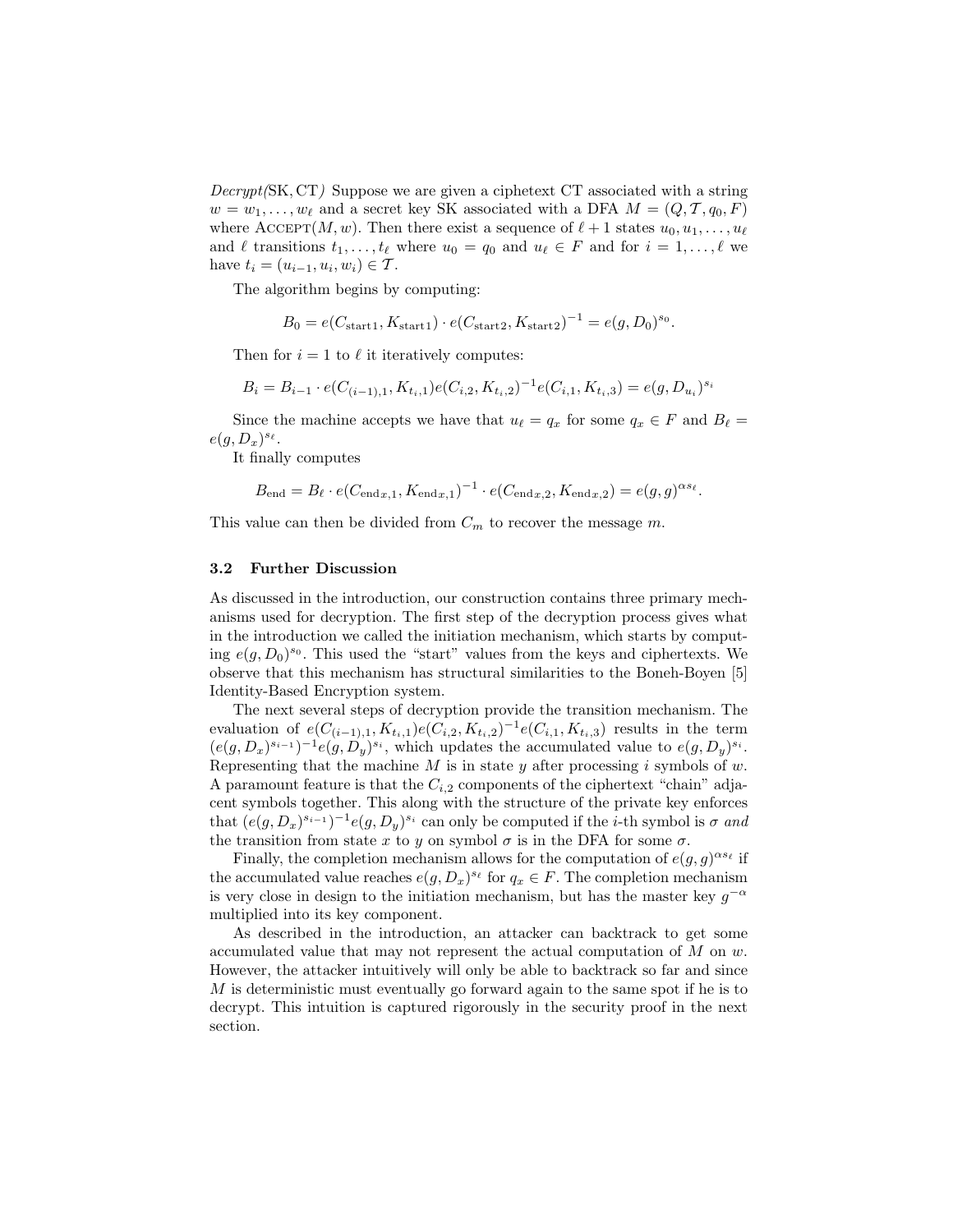#### 3.3 Rerandomization of Ciphertexts and Secret Keys

We give two algorithms for the rerandomization of ciphertexts and private keys. Our ciphertext rerandomization algorithm takes in any well formed ciphertext for string  $w$  and produces a new ciphertext for the string  $w$  which encrypts the same message as the original. Moreover, the output ciphertext has the same distribution as one created fresh from the encryption algorithm. Similarly, the key rerandomization algorithm takes any valid secret key SK for DFA M and outputs a new secret key for DFA  $M$  that where the distribution is the same as the KeyGen algorithm.

These algorithms will be used for proving security of our system in the next section. Our main reduction techniques will produce valid challenge ciphertexts and private keys; however, these might not be well distributed. The randomization algorithms can then be applied to get the properly distribution on ciphertexts and keys. We segregate rerandomization as a separate step to help simplify the presentation of our proofs.<sup>4</sup> Our algorithms do simple additive (in the exponent) rerandomization. The presentation of these algorithms is in the full version of our paper.

## 4 Security Proof

We now prove security of our construction in the selective mode. We assume a successful attacker  $\mathcal A$  against our system. Our reduction algorithm  $\mathcal B$  will run  $\mathcal A$ and use it to break the decision  $\ell^*$ -Expanded BDHE assumption, where  $\ell^*$  is the length of the string  $w^*$  used in creating the challenge ciphertext. Our reduction describes how B simulates the Setup, Key Generation, and Challenge Ciphertext generation phases of the security game.

We prove the following theorem.

**Theorem 1.** Suppose the decision  $\ell^*$ -Expanded BDHE assumption holds. Then no poly-time adversary can selectively break our DFA-based encryption system where the challenge string  $w^*$  encrypted is of length  $\ell^*$ .

Suppose we have an adversary A with non-negligible advantage  $\epsilon = Adv_A$ in the selective security game against our construction for alphabet  $\Sigma$ . Moreover, suppose it chooses a challenge string  $w^*$  of length  $\ell^*$ . Then  $\mathcal B$  runs  $\mathcal A$  and simulates the security game as follows.

Init B takes a decision  $\ell^*$ -Expanded BDHE challenge  $X, T$ . The attacker, A, declares a challenge string  $w^*$  of length  $\ell^*$ . We let  $w^*_{j}$  denote the j-th symbol of w<sup>\*</sup>. In addition, we define  $w^*_{\ell^*+1} = w^*_{0} = \bot$  for a special symbol  $\bot \notin \Sigma$ .

 $4$  Most prior reductions of a similar nature (e.g. [5, 6, 28]) build the rerandomization directly in the main reduction.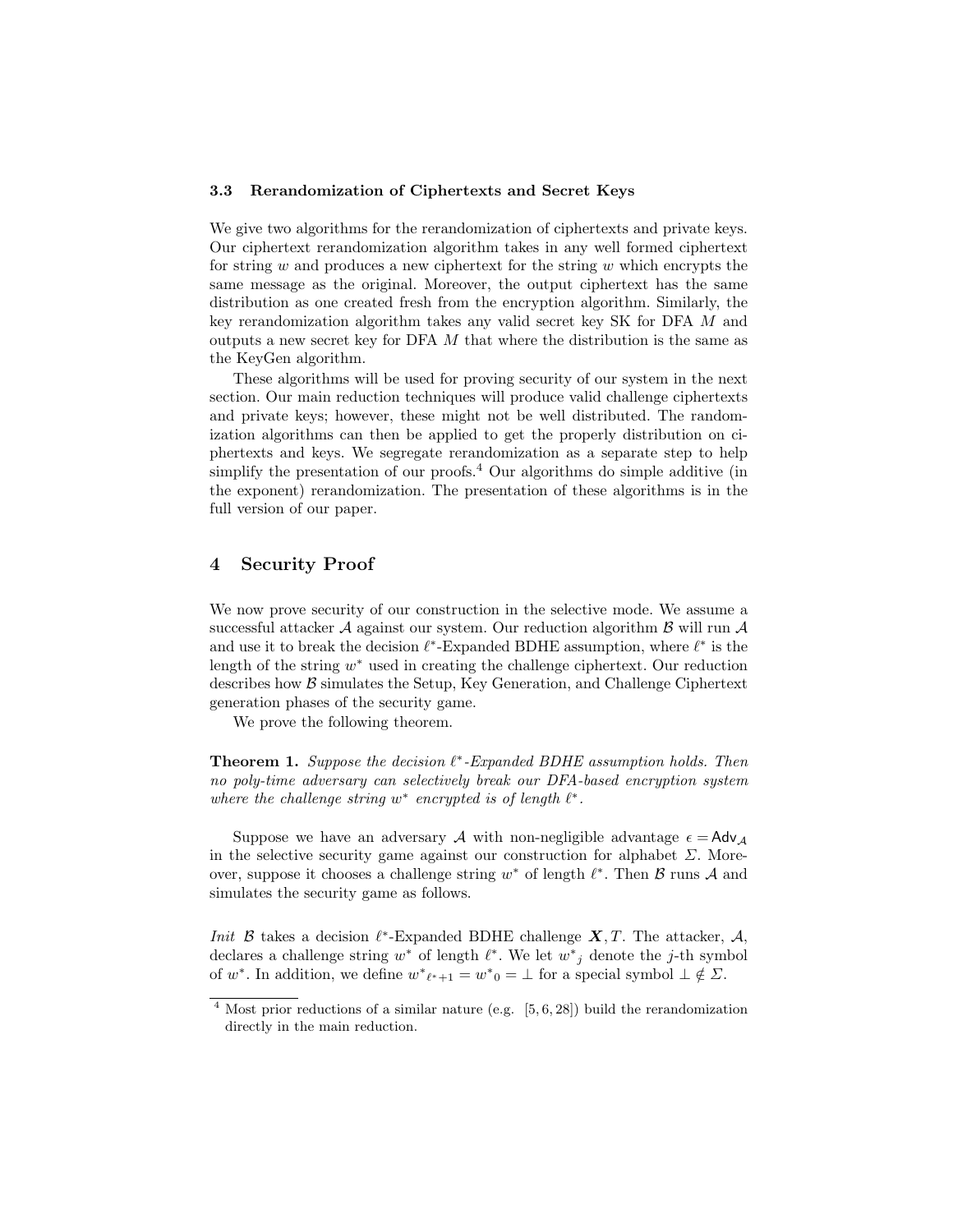Setup The reduction algorithm first chooses random exponents<sup>5</sup>  $v_z$ ,  $v_{\text{start}}$ ,  $v_{\text{end}}$  $\mathbb{Z}_p$  and  $\forall \sigma \in \Sigma$   $v_{\sigma}$ . The parameter values are chosen as follows:

$$
e(g, g)^{\alpha} = e(g^{a}, g^{b}), g = g, z = g^{v_z} g^{ab/d}
$$

This implicitly sets  $\alpha = ab$ . Next it sets:

$$
h_{\text{start}} = g^{v_{\text{start}}} \prod_{j \in [1, \ell^*]} g^{-a^j b/c_j}, \quad h_{\text{end}} = g^{v_{\text{end}}} \prod_{j \in [2, \ell^*+1]} g^{-a^j b/c_j}.
$$

Finally,

$$
\forall_{\sigma \in \Sigma} \ h_{\sigma} = g^{v_{\sigma}} g^{-b/d} \cdot \prod_{\substack{j \in [0,\ell^*+1] \ s.t. \\ w^* \cdot j \neq \sigma}} g^{-a^{(\ell^*+1-j)}b/c_{(\ell^*+1-j)}}.
$$

The reduction algorithm embeds its knowledge of  $w^*$  into the the public parameters. The parameter  $h_{\sigma}$  will have a term  $g^{-a^{\ell^*+1-j}b/c_{\ell^*+1-j}}$  if and only if the j-th symbol of  $w^*$  is not  $\sigma$ . As we will see this embedding will be crucial to simulating a challenge ciphertext, while maintaining the ability to generate keys. The terms are well distributed since a is chosen randomly in the assumption and due to the  $v'$  exponents, which randomize the other parameters. We also observe that this equation is well defined since we defined  $w^*_{\ell^*+1} = w^*_{0} = \bot$ . Since  $\perp \notin \Sigma$  we have that for all  $\sigma$  the parameter  $h_{\sigma}$  always contains the terms  $g^{-ba^{(\ell^*+1)}/c_{(\ell^*+1)}}$  and  $g^{-ba^0/c_0}$ .

Challenge We describe how  $\beta$  creates a challenge ciphertext. The reduction will intuitively set  $s_i = sa^i \in \mathbb{Z}_p$ . B first chooses a coin  $\beta$  and begins to create a ciphertext CT. It first sets  $w = w^*$  (from Init) and sets  $C_m = m_\beta \cdot T$ . Next, it sets

$$
C_{\text{start1}} = g^s, \quad C_{\text{start2}} = (h_{\text{start}})^s = (g^s)^{v_{\text{start}}} \prod_{j \in [1, \ell^*]} g^{-a^j bs / c_j}
$$

Then, for  $i = 1$  to  $\ell^*$ :

$$
C_{i,1} = g^{a^i s}, \quad C_{i,2} = (g^{a^i s})^{v_{w^* i}} (g^{a^{i-1} s})^{v_z} \cdot \prod_{\substack{j \in [0,\ell^*+1] \\ \text{s.t. } w^* j \neq w^* i}} g^{(-a^{\ell^*+1-j+i}) b s/c_j}.
$$

We make two observations. First, the algorithm  $\beta$  does not receive from the assumption the term  $g^{-a^{\ell^*+1}bs/c_j}$  for any j. Thus, it is important that such a term not be included in  $C_{i,2}$ . We see that such a term can only appear in the product above when  $i = j$ , however, this cannot be the case since if  $i = j$  then  $w^*_{j} = w^*_{i}$ , which is explicitly excluded from the product.

<sup>5</sup> These values will be used to sure that are public parameters are distributed as in the real system. While this is of course necessary, they are not central to the core ideas of the reduction. As a simplification, a reader might choose to ignore these (imagine they are all 0) to help understand the main ideas.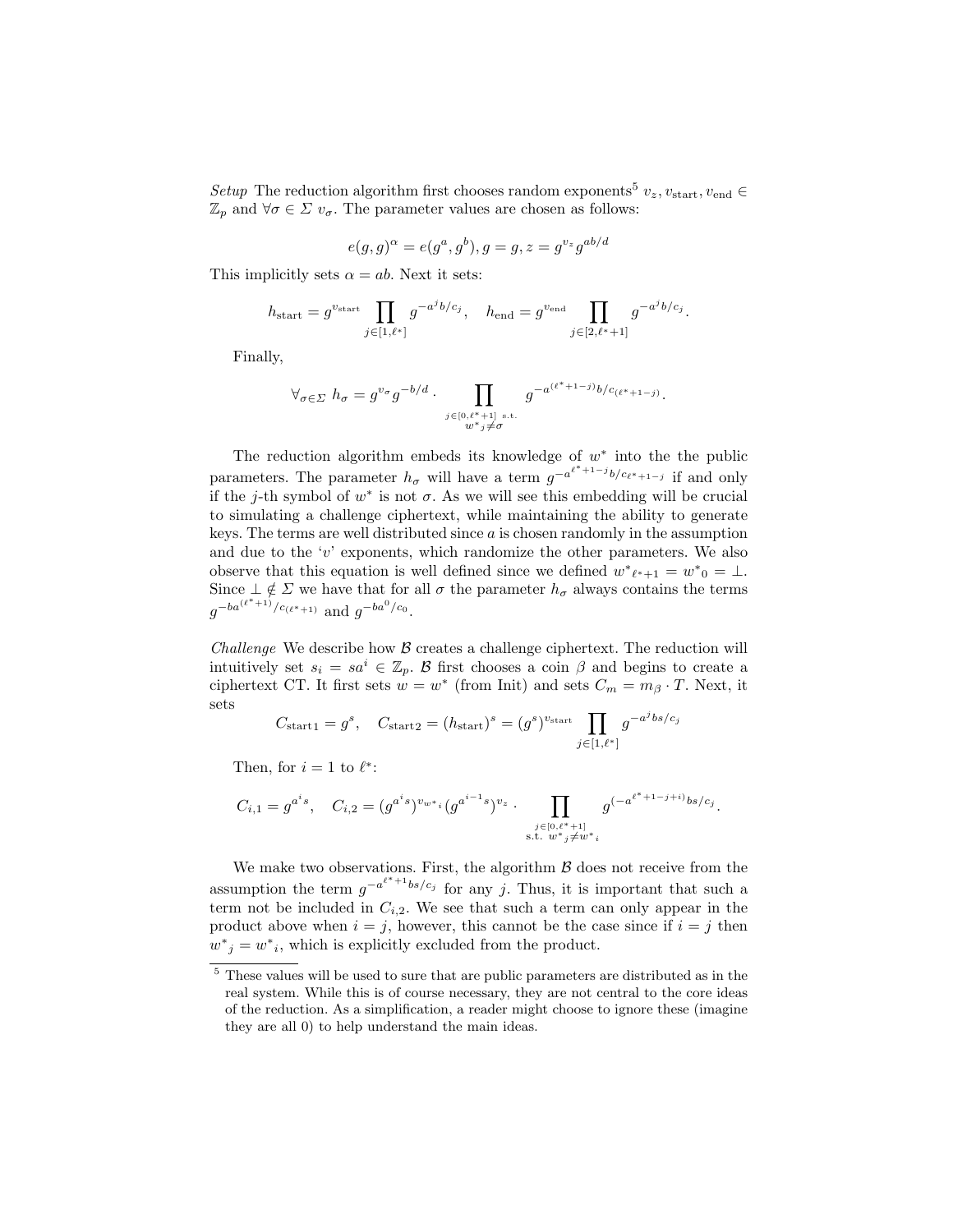Second, we remark that  $z^{s_{i-1}}$  produces a term  $g^{a^{i}bs/d}$  which  $\beta$  does not have. However,  $(h_{w^*_{i}})^{s_i}$  produces a term which is the inverse of this and these cancel each other out in the computation of  $C_{i,2} = z^{s_{i-1}}(h_{w^*_{i}})^{s_i}$ . The remaining terms shown above are produceable from the assumption.

These two observations reflect important points in the proof. The first shows how the embedding of the challenge string  $w^*$  in the  $h_{\sigma}$  values allows us the creation of the challenge ciphertext. The second cancellation reflects the "linking" of adjacent symbols of  $w^*$  that is at the core of the security of the ciphertext construction.

Finally, it creates

$$
C_{\text{end }1} = g^{a^{\ell^*} s}, \quad C_{\text{end }2} = (h_{\text{end}})^{a^{\ell^*} s} = (g^{a^{\ell^*} s})^{v_{\text{end}}} \prod_{j \in [2, \ell^*+1]} g^{-a^{\ell^*+j} bs / c_j}
$$

To finish, the  $\beta$  must run the ciphertext rerandomization algorithm (specified in the full version) on CT to get a well distributed challenge ciphertext CT<sup>∗</sup> . It then returns CT<sup>\*</sup> to A. If  $T = g^{a^{\ell^*+1}bs}$  — is a valid Expanded BDHE tuple then (the rerandomized)  $CT^*$  is an encryption of  $m_\beta$ . Otherwise the ciphertext will reveal no information about  $\beta$ .

Key Generation The key generation phases (1 and 2) are the most complex part of this reduction. We describe how  $\beta$  can respond to a private key request for DFA  $M = (Q, \mathcal{T}, q_0, F)$ .

Before showing how  $\beta$  creates the actual key components we start by doing some prep work to show how the  $D_x$  values will implicitly be assigned. B will not actually be able to directly create these. We will describe the terms which comprise each  $D_x$  value and will create the keys to be consistent with these. Intuitively, the assignments should in some way match the execution of machine  $M$  on  $w^*$ .

We begin by introducing some notation. First we let  $w^{*(i)}$  denote the *last* i symbols of  $w^*$ . It follows that  $w^{*(\ell^*)} = w^*$  and  $w^{*(0)}$  is the empty string. In addition, we for  $k \in [0, |Q| - 1]$  we let  $M_k = (Q, \mathcal{T}, q_k, F)$ . That is  $M_k$  is the same DFA as M except the start state is changed to  $q_k$ . (Note that  $M_0 = M$ .)

Now for each  $q_k \in Q$  we create a set  $S_k$  of indices between 0 and  $\ell^*$ . For  $i = 0, 1, \ldots, \ell^*$  we put  $i \in S_k$  if and only if  $\mathrm{ACCEPT}(M_k, w^{*(i)})$ . Then we assign

$$
D_k = \prod_{i \in S_k} g^{a^{i+1}b}.
$$

This assignment of  $D_k$  values is meant to "mark" the computation of M on the challenge string  $w^*$ . The term  $g^{a^{i+1}b}$  will appear in  $D_k$  if it is possible to reach an accepting final state using the last i symbols of  $w^*$  starting at state  $q_k$ . We make two important observations for creating private keys. First, the term  $g^{a^{e^*+1}b}$  does not appear in  $D_0$ . This follows from the fact that any valid request of a DFA M must reject  $\psi^*$  and is crucial to creating  $K_{\text{start1}}$ . Next for all  $x \in F$ , we have that the term  $g^{a^1b}$  does appear in  $D_x$ . This occurs since  $M_x$  will accept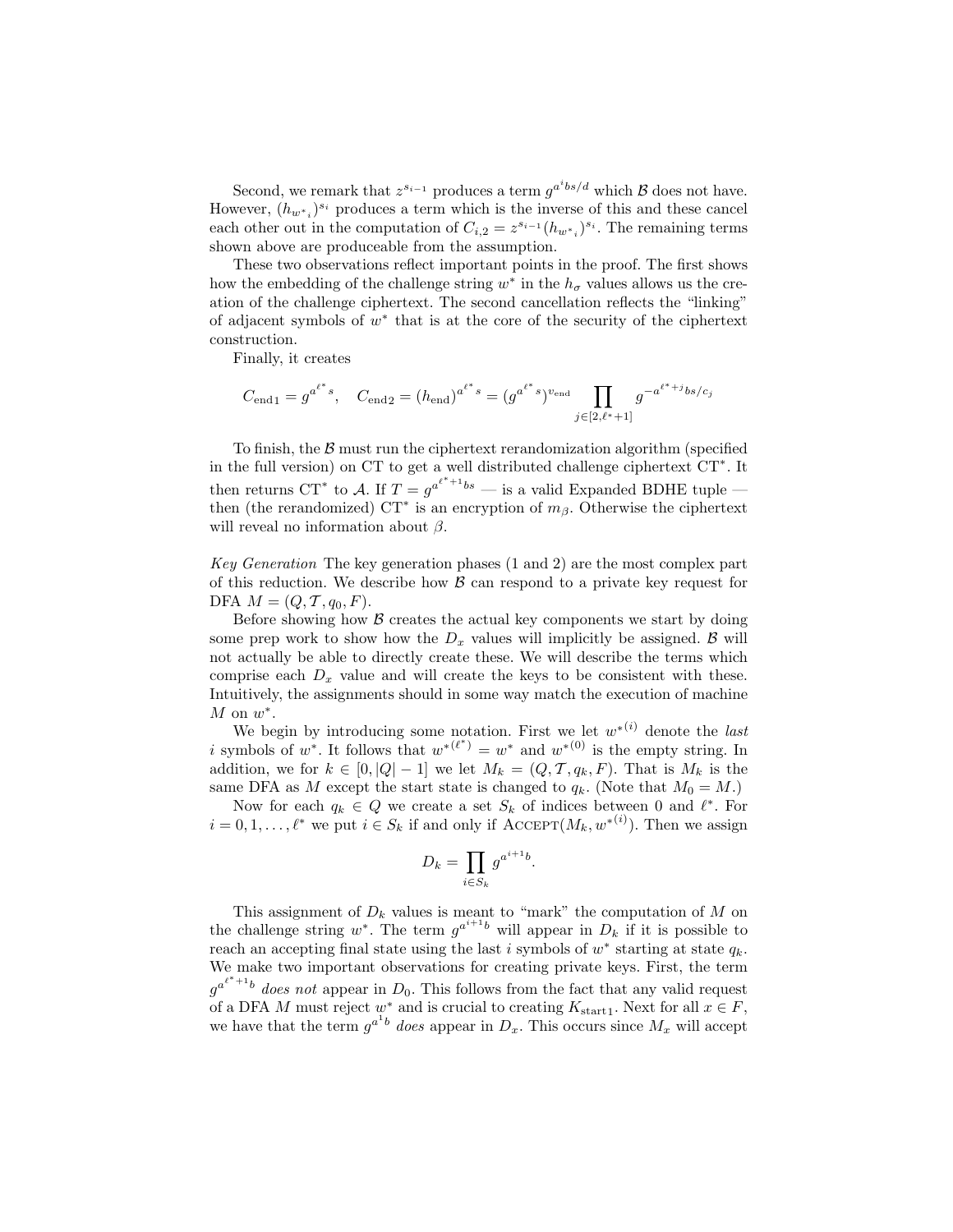the empty string if it starts at an accepting state  $x$  and is a critical fact needed for creating  $K_{\text{end }x,1}$ .

The values embedded in  $D_k$  reflect more than just the computation of M on  $w^*$ . It embeds the execution of all  $M_k$  (M with all possible starting states) from all positions of the string  $w^*$ . This is done to reflect the possible backtracking attacks described in the last section. We emphasize that  $\beta$  cannot actually produce these  $D_k$  values using the terms given from the assumption. Instead it will construct the key components to be consistent with these values. Uncomputable terms will cancel when creating the components.  $\beta$  begins with creating the start and end key terms.

B starts by implicitly setting  $r_{\text{start}} = \sum_{i \in S_0} c_{i+1}$ .

$$
K_{\text{start}2} = g^{r_{\text{start}}} = \prod_{i \in S_0} g^{c_{i+1}}
$$

$$
K_{\text{start}1} = D_0 (h_{\text{start}})^{r_{\text{start}}} = (K_{\text{start}2})^{v_{\text{start}}} \cdot \prod_{\substack{j \in [1, \ell^*], i \in S_0 \\ j \neq i+1}} g^{-a^j b c_{i+1}/c_j}
$$

Our assignments canceled out the terms of the form  $g^{a^{i+1}b}$  from  $D_0$  and the remaining terms that are given in  $K_{\text{start1}}$  are those that we are given from the assumption. Notice that since the term  $g^{a^{e^*}+1}$  was not in  $D_0$  it did not need to be canceled; this is important since the setting of  $h_{\text{start}}$  gave no way to do this. (The term  $g^{a^{\ell^*+1}b/c_{\ell^*+1}}$  is not in  $h_{\text{start}}$ .)

Next, for all  $q_x \in F$  it creates the key components. It first creates starts by implicitly setting  $r_{endx} = \sum_{i \in S_x, i \neq 0} c_{i+1}$ .

$$
K_{\mathrm{end2},x} = g^{r_{\mathrm{end}x}} = \prod_{\substack{i \in S_x \\ i \neq 0}} g^{c_{i+1}}
$$

$$
K_{\text{end }1,x} = g^{-\alpha} D_x (h_{\text{end}})^{r_{\text{end }x}} = (K_{\text{end }2,x})^{v_{\text{end}}} \cdot \prod_{\substack{j \in [2,\ell^*+1], i \in S_x \\ i \neq 0, j \neq i+1}} g^{-a^j b c_{i+1}/c_j}
$$

Our assignment of  $K_{end2,x}$  canceled out the terms of the form  $g^{a^{i+1}b}$  from  $D_x$ except for when  $i = 0$ . Here,  $D_x$  has the term  $g^{ab}$  and this cancels with  $g^{-\alpha} =$  $g^{-ab}$ . It is essential that  $D_x$  contain the term  $g^{ab}$  since  $h_{end}$  is structured such there is no other way of canceling with  $g^{-\alpha}$ . (The term  $g^{a^1b/c_1}$  is not in  $h_{end}$ .)

We finally need to create the key components for each  $t = (x, y, \sigma) \in \mathcal{T}$ . We organize this into a set of intermediate computations. For  $i = 0$  to  $\ell^* + 1$  we will define  $(K_{t,1,i}, K_{t,2,i}, K_{t,3,i})$ . Then we will let  $K_{t,1} = \prod_{i \in [0,\ell^*+1]} K_{t,1,i}, K_{t,2} =$  $\prod_{i\in[0,\ell^*+1]} K_{t,2,i},\ K_{t,3} = \prod_{i\in[0,\ell^*+1]} K_{t,2,i}.$ 

Intuitively, for each transition  $t = (x, y, \sigma)$  we step through each i from 0 to  $\ell^*$ . <sup>6</sup> For each i we describe how to set  $K_{t,2,i}$  such that it will cancel  $g^{a^{i+1}}b$ 

<sup>&</sup>lt;sup>6</sup> We explicitly note that  $-1$  and  $\ell^* + 1 \notin S_k$  for all k, which allows these cases to all be well defined for the range of i.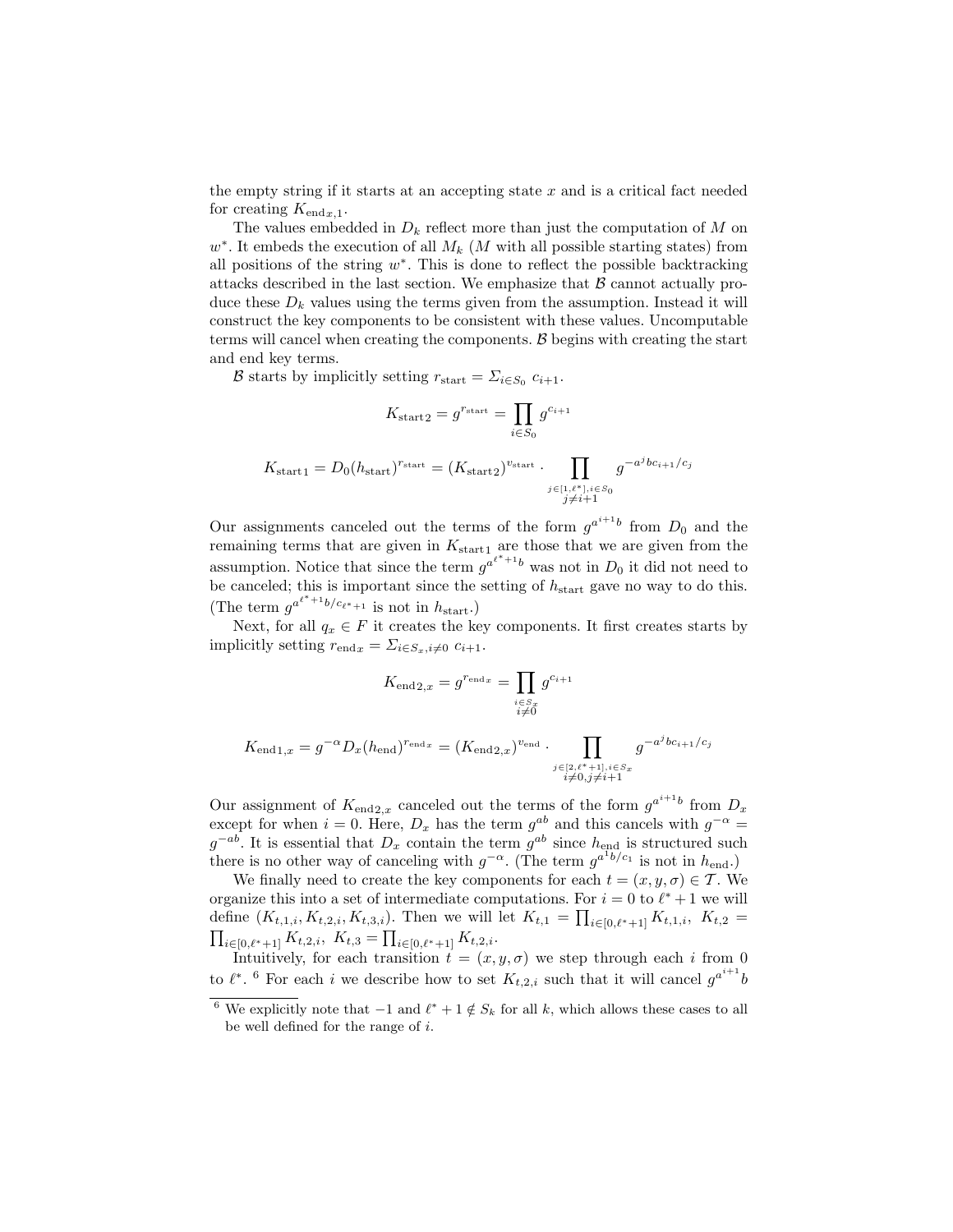from  $D_x$  if this term appears in  $D_x$  and how to cancel  $g^{a^i b}$  from  $D_y$  if this term appears in  $D_y$  in computing the  $K_{t,1}, K_{t,3}$  key components. We step through four possible cases.

Case 1:  $i \notin S_x \wedge (i-1) \notin S_y$ 

Set  $K_{t,1,i}, K_{t,2,i}, K_{t,3,i} = 1$  (the identity element). This is when there are not term  $g^{a^{i+1}b}$  in either  $D_x$  nor term  $g^{a^i b}$  in  $D_y$  so nothing needs to be canceled. Case 2:  $i \in S_x \wedge (i-1) \in S_y$ 

Set  $K_{t,2,i} = g^{a^i d}$  and  $K_{t,1,i} = (K_{t,2,i})^{v_z}$ .

$$
K_{t,3,i} = (K_{t,2,i})^{v_{\sigma}} \cdot \prod_{\substack{j \in [0,\ell^*+1] \text{ s.t.} \\ w^*j \neq \sigma}} g^{-a^{(\ell^*+1-j+i)}bd/c_{(\ell^*+1-j)}}
$$

This is when there are terms  $g^{a^{i+1}b}$  in  $D_x$  and  $g^{a^ib}$  in  $D_y$ . The setting of  $K_{t,2,i}$  allows them to both be canceled and the remaining terms above are "collateral" which can be taken from the assumption. This action is independent of the symbol  $w^*_{i+1}$ . We can think of the setting of  $K_{t,2,i}$  as a "copy" action" in that a similar cancellation happens on both sides of the transition. Case 3:  $i \notin S_x \land (i-1) \in S_y \land w^*_{\ell^*+1-i} \neq \sigma$ 

Set  $K_{t,2,i} = g^{c_i}$  and  $K_{t,1,i} = (K_{t,2,i})^{v_z} g^{abc_i/d}$ .  $K_{t,3,i} = (K_{t,2,i})^{v_{\sigma}} \cdot g^{-bc_i/d}$ .  $g^{-a^{(\ell^*+1-j)}bc_i/c_{(\ell^*+1-j)}}$ 

$$
\begin{array}{cc}\n\bullet & \bullet & \bullet \\
\downarrow \bullet \bullet \bullet \\
\downarrow \bullet \bullet \bullet \\
\downarrow \bullet \bullet \bullet \\
\downarrow \bullet \end{array}
$$
\n
$$
\begin{array}{c}\n\bullet \\
\downarrow \bullet \\
\downarrow \bullet \\
\downarrow \bullet \\
\downarrow \bullet \\
\downarrow \bullet\n\end{array}
$$

In this case there is *not* a term  $g^{a^{i+1}b}$  in  $D_x$ , but there is a term  $g^{a^i b}$  in  $D_y$ . Therefore we cannot apply the above "copy" technique from Case 2. Instead we use the fact that  $w^*_{\ell^*+1-i} \neq \sigma$ . (Note that  $w^*_{\ell^*+1-i}$  is the first symbol of the string  $w^{*(i)}$  — the string of the last i symbols of  $w^*$ .) We set  $K_{t,2,i} = g^{c_i}$  which cancels the only  $g^{a^i}$  term in  $D_y$ . Since  $w^*_{\ell^*+1-i} \neq \sigma$ we have that  $h_{\sigma}$  contains the term  $g^{-a^i b/c_i}$ . Raising this to  $c_i$  provides the desired cancellation. The remaining terms shown above are "collateral" that can be taken from the assumption.

Case 4:  $i \in S_x \wedge (i-1) \notin S_y \wedge w^*_{\ell^*+1-i} \neq \sigma$ 

First set, 
$$
K_{t,2,i} = g^{a^i d} g^{-c_i}
$$
 and  $K_{t,1,i} = (K_{t,2,i})^{v_z} g^{-abc_i/d}$ .  
Then,  $K_{t,3,i} = (K_{t,2,i})^{v_{\sigma}} \cdot g^{bc_i/d}$ .

$$
\prod_{\substack{j\in [0,\ell^*+1]\text{ s.t.}\\w^*j\neq\sigma}}g^{-a^{(\ell^*+1-j+i)}bd/c_{(\ell^*+1-j)}}\prod_{\substack{j\in [0,\ell^*+1]\text{ s.t.}\\j\neq \ell^*+1-i\ \wedge\ w^*_{j}\neq\sigma}}g^{a^{(\ell^*+1-j)}bc_i/c_{(\ell^*+1-j)}}
$$

How we handle this case can best be understood as a combination of how we handle Cases 2 and three. Here there is a term  $g^{a^{i+1}b}$  in  $D_x$ , but there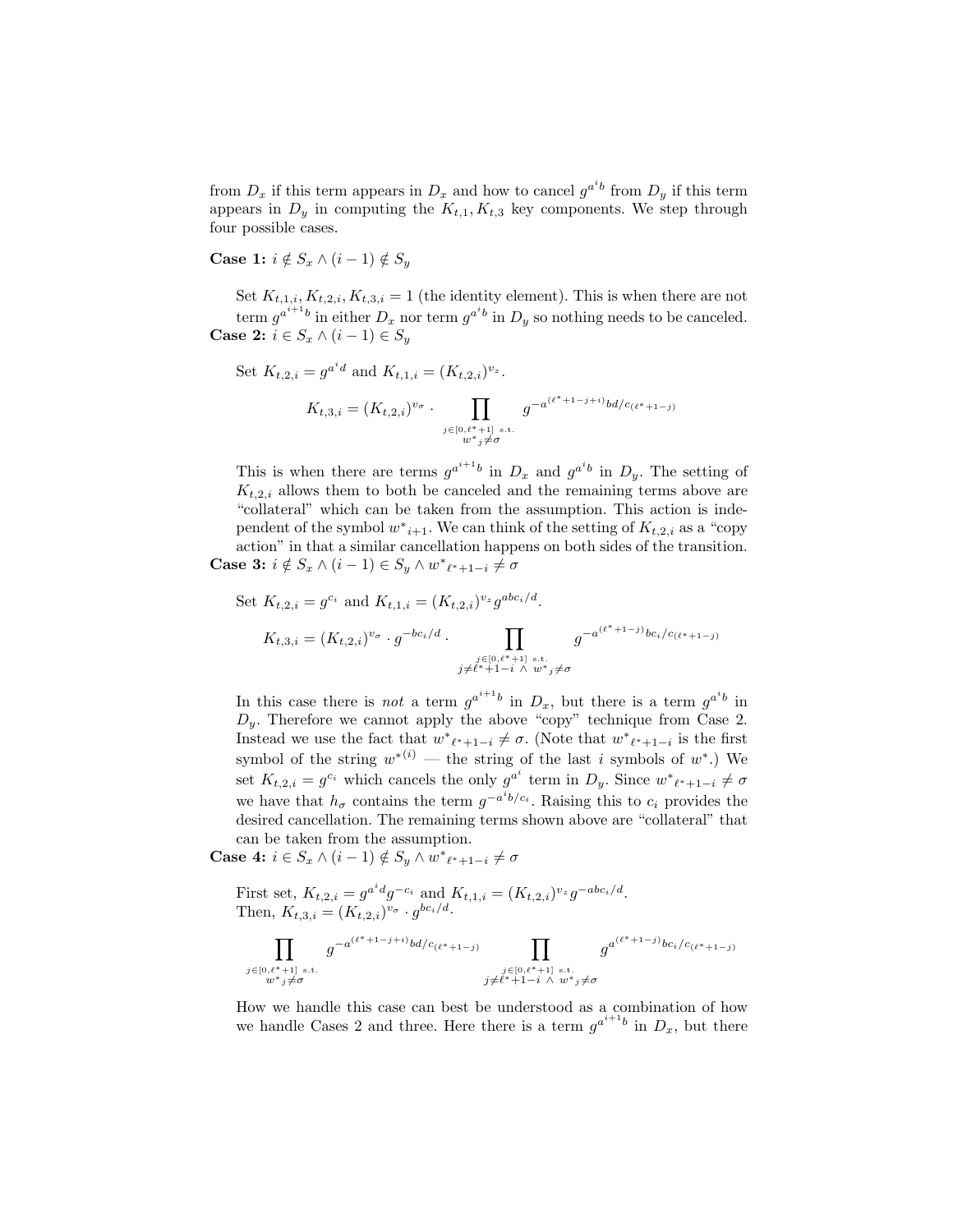is a *not* term  $g^{a^i b}$  in  $D_y$ . We first put a term  $g^{a^i d}$  in  $K_{t,2,i}$  to invoke the "copy" mechanism from Case 2. This gives us the desired cancellation for part of  $D_x$ , but also creates an undesirable term  $g^{a^i b}$  that cannot be cancelled with  $D_y$ . Therefore we also include a term of  $g^{-c_i}$  in in  $K_{t,2,i}$  to invoke the cancelation of the "undesirable term". As in Case 3, we have that  $w^*_{\ell^*+1-i} \neq$  $\sigma$  and  $h_{\sigma}$  contains the term  $g^{-a^ib/c_i}$ . Again, remaining terms shown above are "collateral" which can be taken from the assumption. We observe that these terms are basically just those generated from Case 2 and Case 3 combined.

These four cases cover all possibilities. By the definition of a DFA when  $w^*_{\ell^*+1-i} = \sigma$  we have that  $i \in S_x$  if and only if  $i-1 \in S_y$ . This is a consequence of the fact that  $M$  is deterministic. (If  $M$  were instead a Nondeterministic Finite Automata, the prior statement would not hold. )

This shows how  $\beta$  creates all the key components.  $\beta$  must run the key rerandomization algorithm from the previous section on SK to get a well distributed key SK for the machine  $M$ . Then it returns SK to  $\mathcal{A}$ .

Guess The adversary will eventually output a guess  $\beta'$  of  $\beta$ . If  $\beta = \beta'$ , then  $\beta$ then outputs 0 to guess that  $T = e(g, g)^{a^{k+1}b s}$ ; otherwise, it and outputs 1 to indicate that it believes T is a random group element in  $\mathbb{G}_T$ .

When  $T$  is a tuple the simulator  $\beta$  gives a perfect simulation so we have that

$$
\Pr\left[\mathcal{B}\left(\mathbf{y},T=e(g,g)^{a^{\ell^*+1}bs}\right)=0\right]=\frac{1}{2}+\mathsf{Adv}_{\mathcal{A}}.
$$

When T is a random group element the message  $\mathcal{M}_{\beta}$  is completely hidden from the adversary and we have  $Pr[\mathcal{B}(X,T = R) = 0] = \frac{1}{2}$ . Therefore,  $\mathcal{B}$  can play the decision  $\ell^*$ -Expanded BDHE game with non-negligible advantage.

## 5 Conclusions

We introduced a new type of functional encryption system that works over regular languages. Our system has secret keys that encode a Deterministic Finite Automata M and ciphertexts that are associated with an arbitrary length string w and an encrypted message m. A user with a secret key for DFA  $M$  can decrypt a ciphertext associated with  $w$  if and only if  $M$  accepts  $w$ . Our construction makes use of bilinear maps and constructs mechanisms that enforce the DFA evaluation.

Interesting future challenges include developing a system that can be proved adaptively secure and under a non-parameterized assumption. Looking farther out, one would like to be able to extend the functionality further, eventually all the way to support Turing Machines.

## Acknowledgements

We thank Dan Boneh, Allison Lewko, and Amit Sahai for helpful comments and feedback.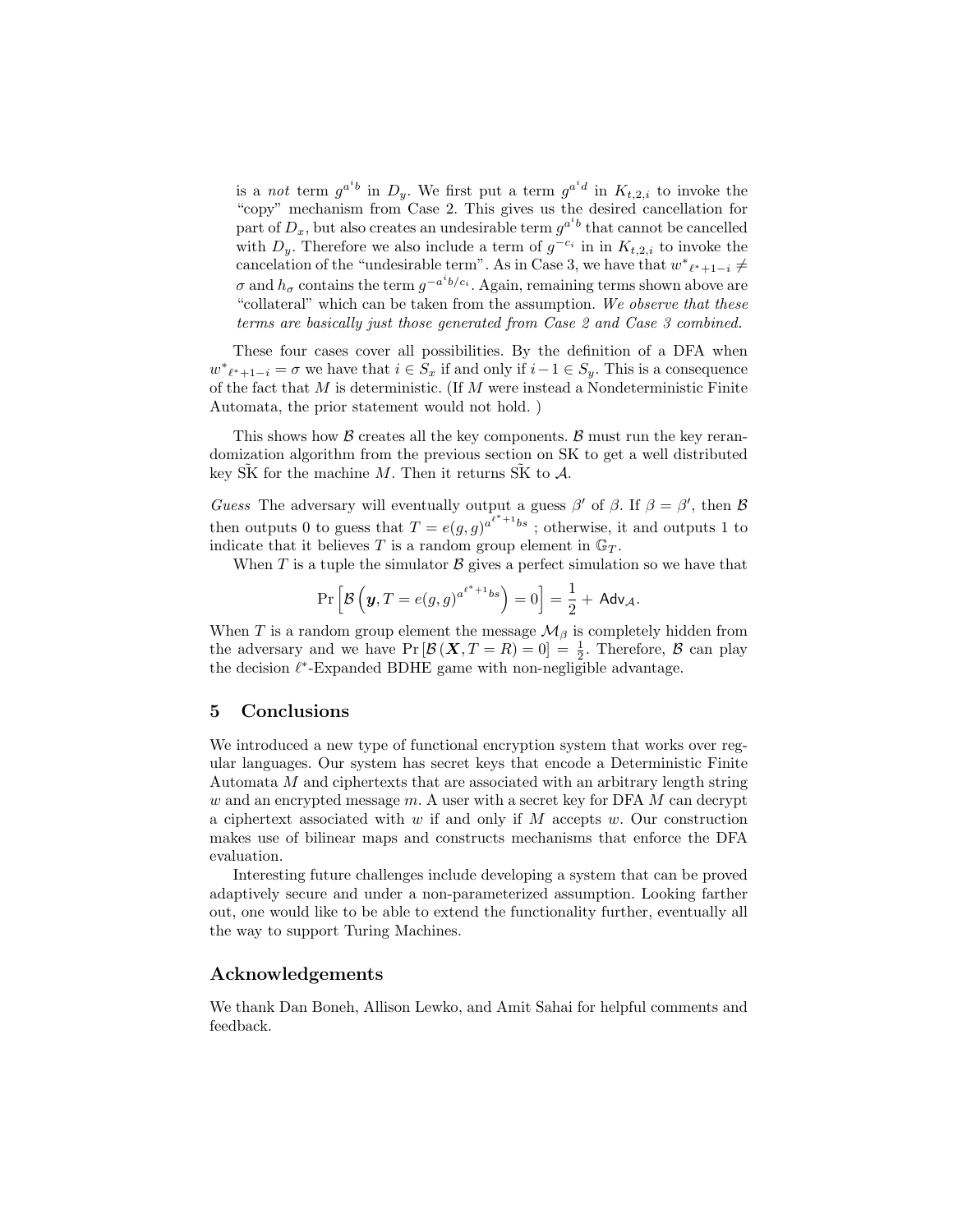## References

- 1. Michel Abdalla, Mihir Bellare, Dario Catalano, Eike Kiltz, Tadayoshi Kohno, Tanja Lange, John Malone-Lee, Gregory Neven, Pascal Paillier, and Haixia Shi. Searchable encryption revisited: Consistency properties, relation to anonymous ibe, and extensions. J. Cryptology, 21(3):350–391, 2008.
- 2. Shweta Agrawal, Dan Boneh, and Xavier Boyen. Efficient lattice (h)ibe in the standard model. In EUROCRYPT, pages 553–572, 2010.
- 3. Shweta Agrawal, Dan Boneh, and Xavier Boyen. Lattice basis delegation in fixed dimension and shorter-ciphertext hierarchical ibe. In CRYPTO, pages 98–115, 2010.
- 4. John Bethencourt, Amit Sahai, and Brent Waters. Ciphertext-policy attributebased encryption. In IEEE Symposium on Security and Privacy, pages 321–334, 2007.
- 5. Dan Boneh and Xavier Boyen. Efficient selective-id secure identity-based encryption without random oracles. In EUROCRYPT, pages 223–238, 2004.
- 6. Dan Boneh and Xavier Boyen. Secure identity based encryption without random oracles. In CRYPTO, pages 443–459, 2004.
- 7. Dan Boneh, Xavier Boyen, and Eu-Jin Goh. Hierarchical identity based encryption with constant size ciphertext. In EUROCRYPT, pages 440–456, 2005.
- 8. Dan Boneh, Giovanni Di Crescenzo, Rafail Ostrovsky, and Giuseppe Persiano. Public key encryption with keyword search. In EUROCRYPT, pages 506–522, 2004.
- 9. Dan Boneh and Matthew K. Franklin. Identity-based encryption from the weil pairing. SIAM J. Comput., 32(3):586–615, 2003. extended abstract in Crypto 2001.
- 10. Dan Boneh and Mike Hamburg. Generalized identity-based and broadcast encryption schemes. In Proc. of Asiacrypt, pages 455–470, 2008.
- 11. Dan Boneh, Amit Sahai, and Brent Waters. Functional encryption: Definitions and challenges. In TCC, pages 253–273, 2011.
- 12. Dan Boneh and Brent Waters. Conjunctive, subset, and range queries on encrypted data. In TCC, pages 535–554, 2007.
- 13. David Cash, Dennis Hofheinz, Eike Kiltz, and Chris Peikert. Bonsai trees, or how to delegate a lattice basis. In EUROCRYPT, pages 523–552, 2010.
- 14. Clifford Cocks. An identity based encryption scheme based on quadratic residues. In IMA Int. Conf., pages 360–363, 2001.
- 15. Craig Gentry. Practical identity-based encryption without random oracles. In EUROCRYPT, pages 445–464, 2006.
- 16. Craig Gentry, Chris Peikert, and Vinod Vaikuntanathan. Trapdoors for hard lattices and new cryptographic constructions. In STOC, pages 197–206, 2008.
- 17. Vipul Goyal, Abhishek Jain, Omkant Pandey, and Amit Sahai. Bounded ciphertext policy attribute based encryption. In ICALP (2), pages 579–591, 2008.
- 18. Vipul Goyal, Omkant Pandey, Amit Sahai, and Brent Waters. Attribute-based encryption for fine-grained access control of encrypted data. In ACM Conference on Computer and Communications Security, pages 89–98, 2006.
- 19. Mike Hamburg. Spatial encryption. IACR Cryptology ePrint Archive, 2011:389, 2011.
- 20. Vincenzo Iovino and Giuseppe Persiano. Hidden-vector encryption with groups of prime order. In Pairing, pages 75–88, 2008.